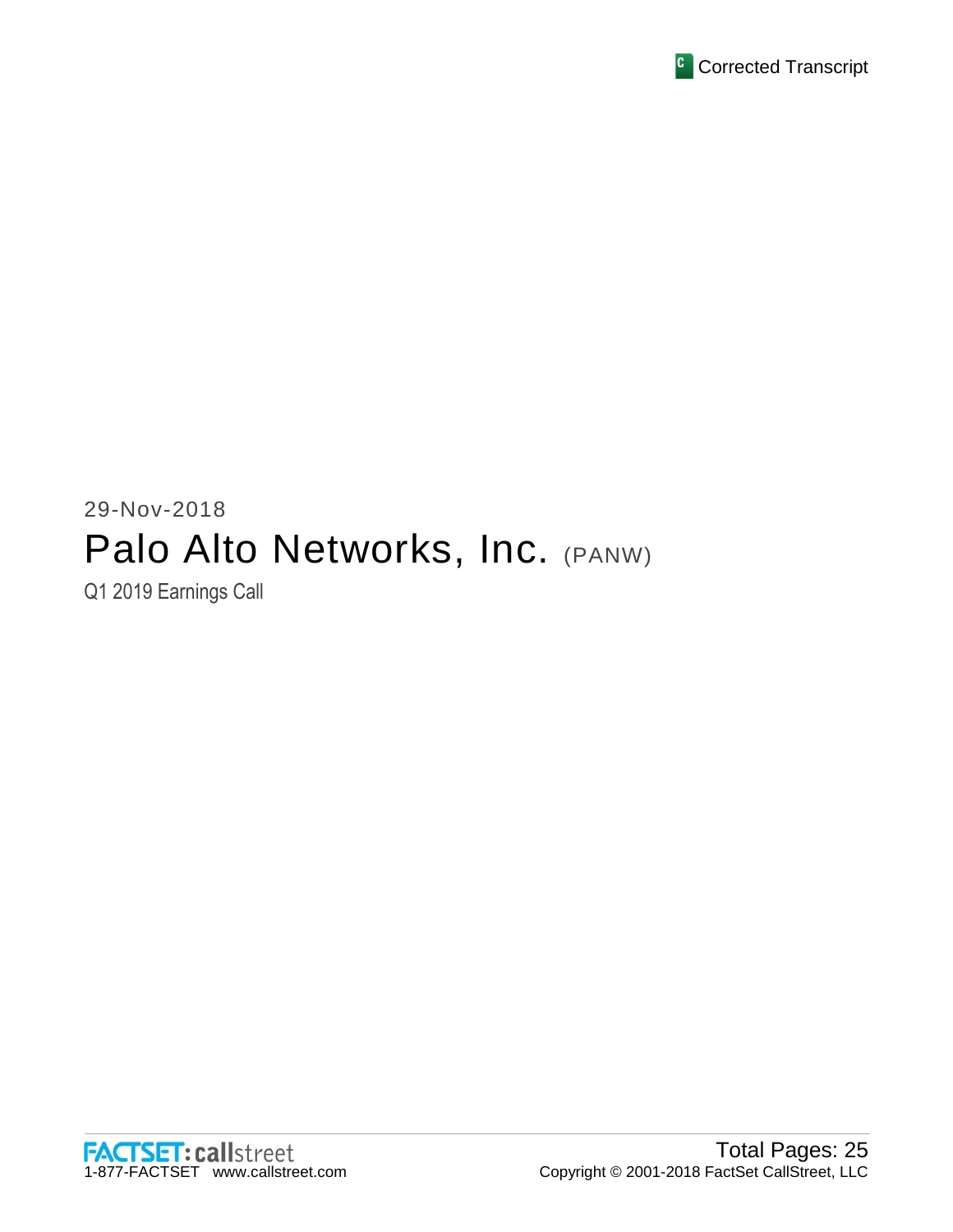# **CORPORATE PARTICIPANTS**

Amber Ossman *Director, Investor Relations, Palo Alto Networks, Inc.*

Nikesh Arora *Chairman & Chief Executive Officer, Palo Alto Networks, Inc.*

Kathy Bonanno *Chief Financial Officer & Executive Vice President, Palo Alto Networks, Inc.*

David M. Peranich *Executive Vice President, Worldwide Sales, Palo Alto Networks, Inc.*

Lee Klarich *Chief Product Officer, Palo Alto Networks, Inc.*

# **OTHER PARTICIPANTS**

Kenneth Talanian *Analyst, Evercore ISI*

Matthew George Hedberg *Analyst, RBC Capital Markets LLC*

Andrew James Nowinski *Analyst, Piper Jaffray & Co.*

Hamza Fodderwala *Analyst, Morgan Stanley & Co. LLC*

Sterling Auty *Analyst, JPMorgan Securities LLC*

Saket Kalia *Analyst, Barclays Capital, Inc.* Gregg Moskowitz *Analyst, Cowen & Co. LLC*

......................................................................................................................................................................................................................................................

Jonathan F. Ho *Analyst, William Blair & Co. LLC*

Patrick E. Colville *Analyst, Arete Research Services LLP*

Gabriela Borges *Analyst, Goldman Sachs & Co. LLC*

Erik Suppiger *Analyst, JMP Securities LLC*

Catharine Trebnick *Analyst, Dougherty & Co. LLC*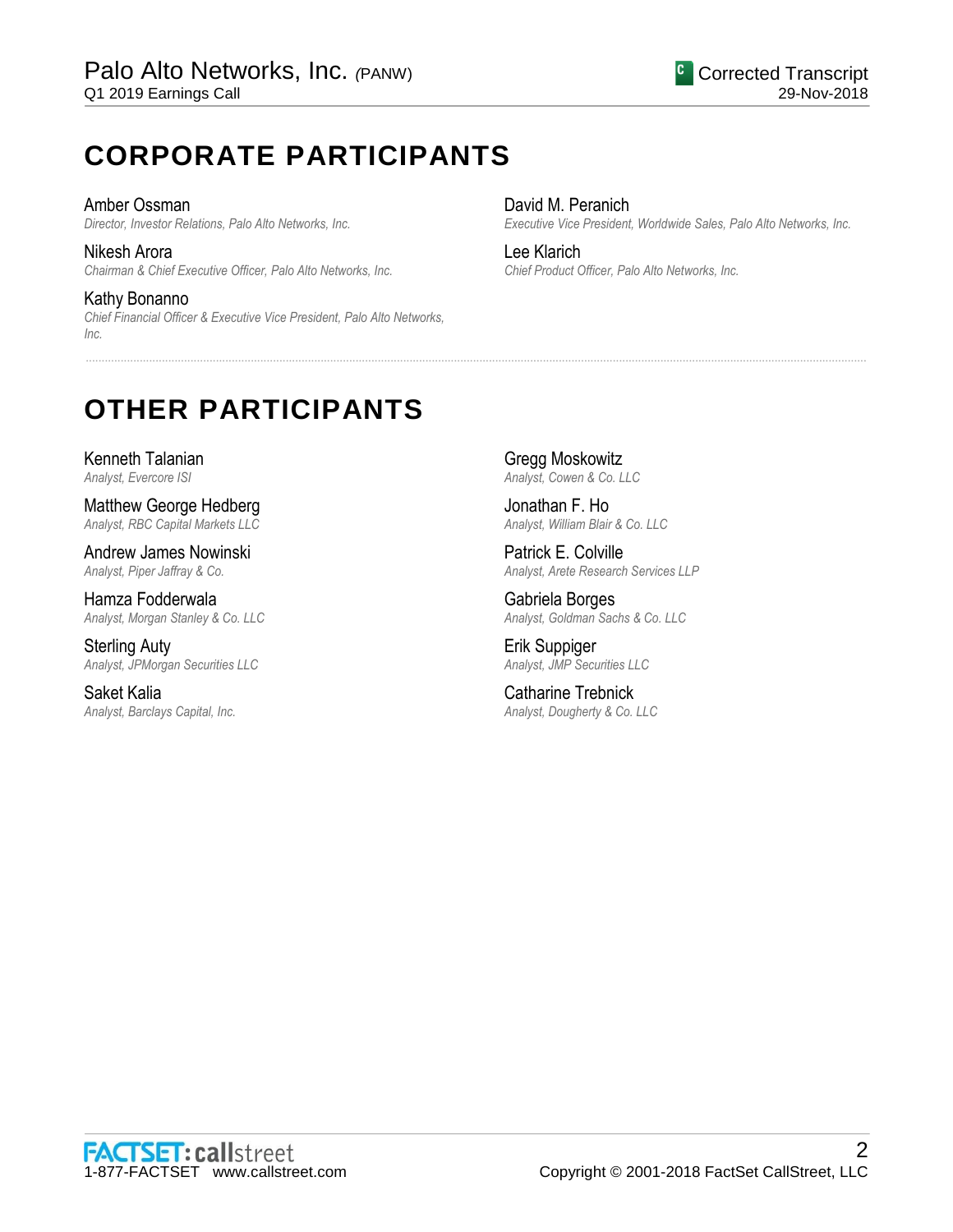# **MANAGEMENT DISCUSSION SECTION**

**Operator**: Good day, and welcome to the Palo Alto Networks Fiscal First Quarter 2019 Earnings Conference Call. Today's conference is being recorded.

At this time, I'd now like to turn the conference over to Amber Ossman, Director of Investor Relations. Please go ahead, ma'am.

......................................................................................................................................................................................................................................................

# Amber Ossman

*Director, Investor Relations, Palo Alto Networks, Inc.*

Good afternoon, and thank you for joining us on today's conference call to discuss Palo Alto Networks' fiscal first quarter 2019 financial results. This call is being broadcast live over the Web and can be accessed on the Investors section of the website at investor.paloaltonetworks.com.

With me on today's call are Nikesh Arora, our Chairman and Chief Executive Officer; Kathy Bonanno, our Chief Financial Officer; Lee Klarich, our Chief Product Officer; and Dave Peranich, our Executive Vice President Worldwide Sales.

This afternoon we issued a press release, announcing our results for the fiscal first quarter ended October 31, 2018. If you'd like a copy of the release, you can access it online on our website. We'd like to remind you that during the course of this conference call, management will make forward-looking statements, including statements regarding our financial guidance and modeling points for the fiscal second quarter 2019, our competitive position, and the demand and market opportunity for our products and subscriptions, benefits, continued execution focus and timing of new products and subscription offerings.

These forward-looking statements involve a number of risks and uncertainties, some of which are beyond our control, which could cause actual results to differ materially from those anticipated by these statements. These forward-looking statements apply as of today and you should not rely on them as representing our views in the future. And we undertake no obligation to update these statements after the call.

For a more detailed description of factors that could cause actual results to differ, please refer to our Annual Report on Form 10-K filed with the SEC on September 13, 2018, and our earnings release posted a few moments ago on our website and filed with the SEC on Form 8-K.

Also, please note that certain financial measures used on this call are expressed on a non-GAAP basis and have been adjusted to exclude certain charges. For historical periods, we've provided reconciliations of these non-GAAP financial measures to GAAP financial measures in the supplemental financial information that can be found in the Investors section of our website located at investors.paloaltonetworks.com.

We'd also like to inform you that we will be participating in the 2018 Wells Fargo Tech Summit in Park City, Utah, on Tuesday, December 4, and the Barclays Global Technology Media and Telecom conference in San Francisco on Wednesday, December 5. Lastly, once we have completed our formal remarks, we will be posting them to our Investor Relations website under Quarterly Results.

......................................................................................................................................................................................................................................................

With that, I'll now turn the call over to Nikesh.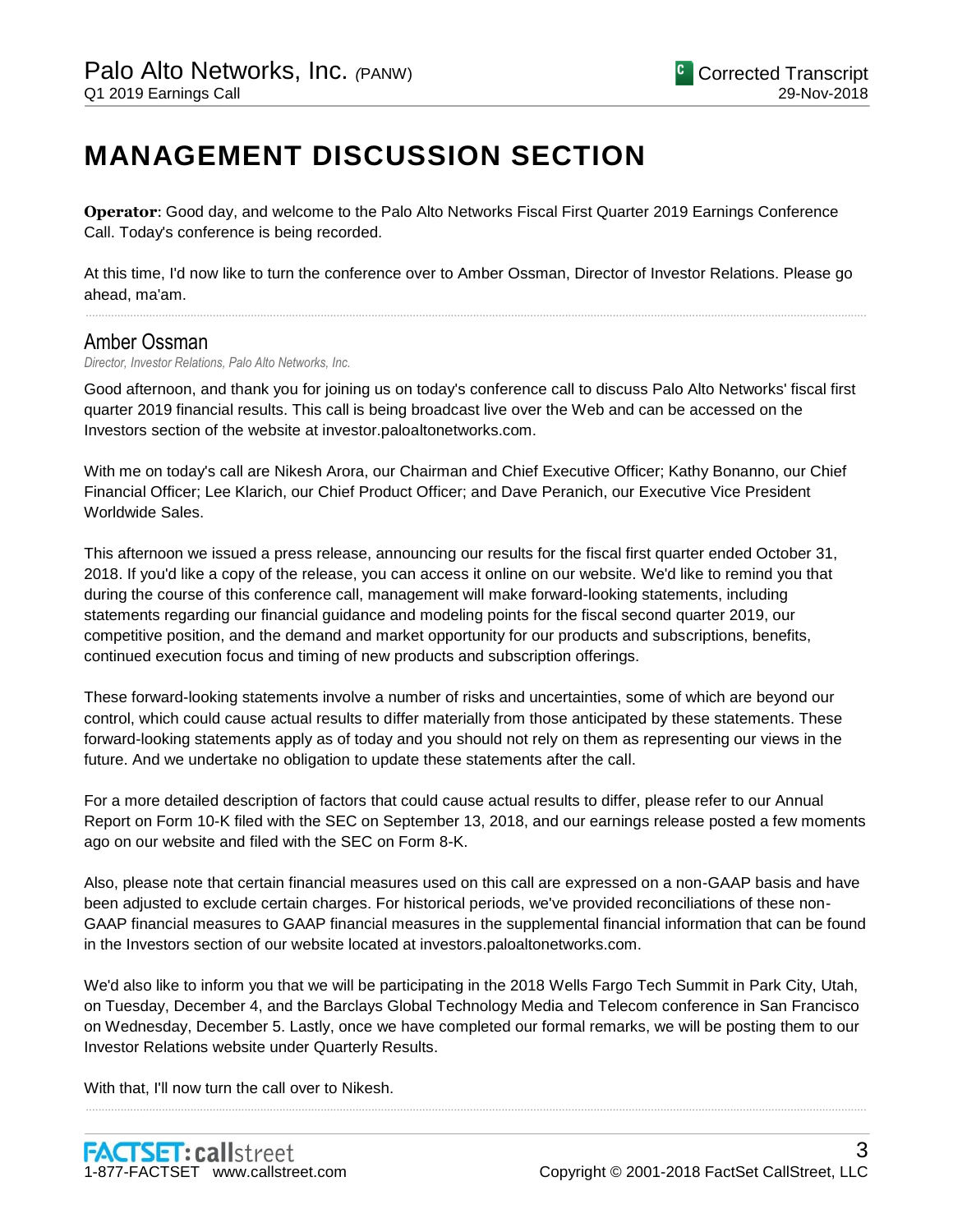# Nikesh Arora

*Chairman & Chief Executive Officer, Palo Alto Networks, Inc.*

Thank you, Amber. Hello, everyone, and thank you for joining us this afternoon for our fiscal first quarter 2019 results. As you know, it's been a busy few months for me at Palo Alto Networks and I'm delighted to report that we had another outstanding quarter. And once again we have been able to grow our top line significantly faster than the market.

I'm also happy to say that my cybersecurity education is progressing nicely as I continue to meet more customers, partners and employees. During this quarter, we held our first-ever European Ignite, our user event, in Amsterdam and our second annual Federal Ignite event in Washington, DC.

At these events for our customers and partners, we consistently heard from multinationals to governments all the challenges that are associated with protecting data in a digital world. Mobility, the movement of data to the cloud, data analytics and machine learnings are some of the trends that we believe are forcing companies to re-evaluate their security posture in a more comprehensive manner, looking for high levels of integration and automation.

In this way, we believe we are uniquely positioned to support our customers across all these three events: One, securing their enterprise; two, enabling them on their journey to the cloud; and three, helping them with their desire to deploy advanced AI and ML across their enterprise.

But let's discuss some current examples of how we're solving customer problems and what we have in store. Service provider is a segment where we have traditionally not done as well as we would like. We're about to change that. We're excited to announce a new product for our service provider partners, an area we plan to focus on and invest in for future growth. Our service providers are facing a major mobile infrastructure transition from 4G to 5G. We want to be there with them to help them succeed.

We're announcing a new super-scale next generation firewall, the [ph] K2 Series (04:53) that has been developed specifically for service providers with their high-throughput needs, taking into account their price considerations, their upcoming 5G and IoT transition. We expect it will be available shortly in early 2019.

In a segment where we've done well, the federal space, WildFire, our cloud-delivered malware analysis service, achieved FedRAMP Ready status during fiscal Q1. This extends our ability to provide advanced threat prevention analysis capabilities to U.S. federal agencies.

For our largest customers, we introduced Panorama Interconnect. The new Panorama plugin gives customers the ability to manage the configurations of over 30,000 next-generation firewalls from a single Panorama console. And they can push configuration changes to all managed devices from one single location. This continues our quest to simplify large-scale security management for our customers.

And lastly, in cloud security, we closed our RedLock acquisition this quarter. RedLock adds to our already extensive set of cloud security offerings, which include Evident, Aperture, GlobalProtect cloud services and VM-Series. By combining the Evident/RedLock technologies, we'll provide customers with cloud visibility and compliance, cloud security and analytics and advanced threat detection in a single offering to be released very early next year.

The new offering will help security teams better understand their cloud deployments, detect and respond faster to the most critical threats and achieve automated remediation.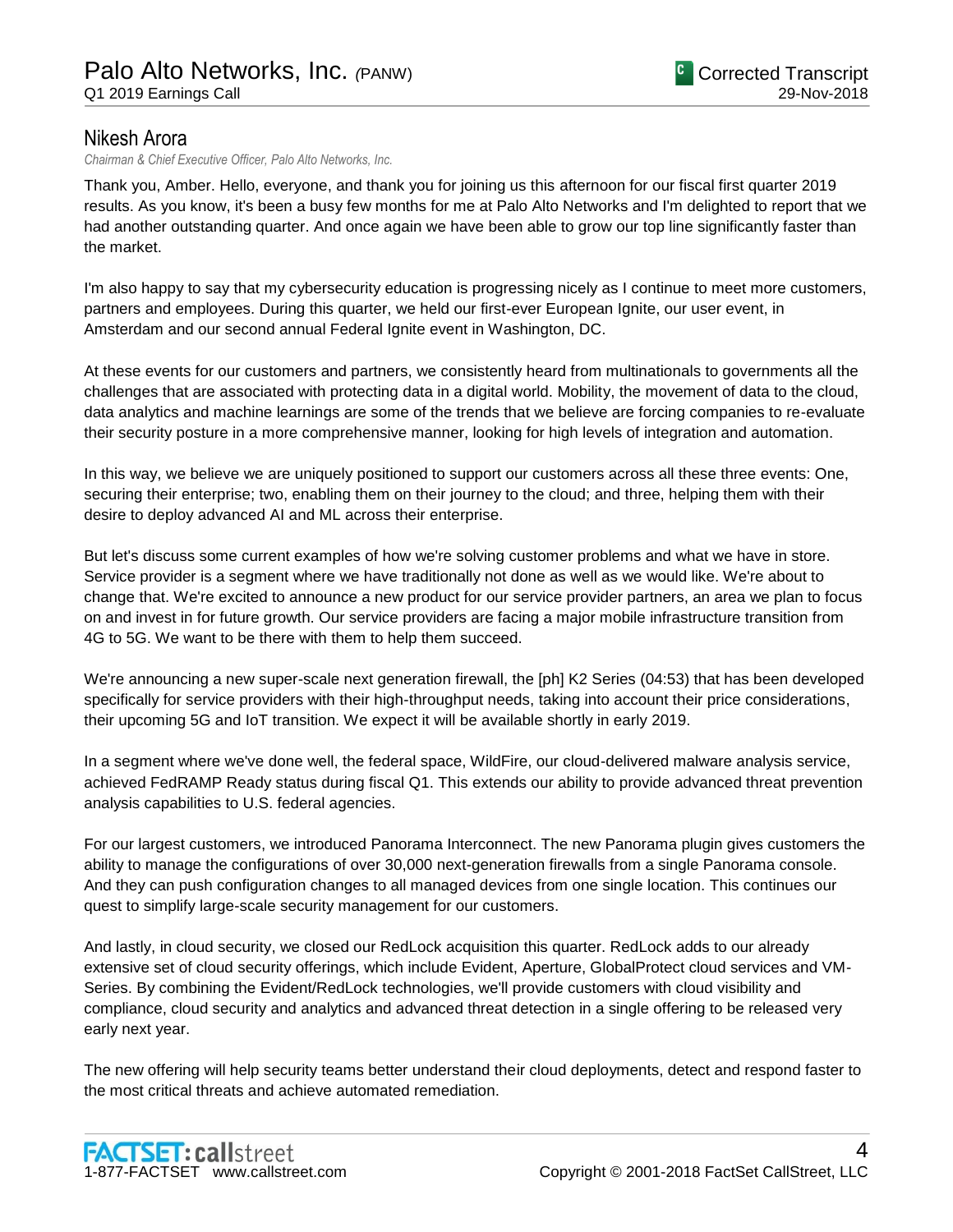I know there's a lot of discussion around our philosophy and my philosophy on M&A, so I'd like to use the subject of RedLock to refine our point on the M&A philosophy.

The technology required is best-in-class. We have a clear opportunity to be a leader in this space, and we believe that we can significantly enhance the value of the assets we acquire. We invest in a product-focused team and technology that we believe we can integrate quickly and effectively into our infrastructure. I want to reiterate that as a shareholder and as an investor, my interests are aligned with yours to create long-term shareholder value.

To give you some guidance, any activities in the area of M&A are going to be disciplined. They're going to be guided by aspiration to, one, participate in a large market; two, become number one or number two in that market; and three, bring the vast execution capability of Palo Alto Networks to any acquisition, so that we can instantly enhance value.

Looking forward, we will continue to stay strong in network security, adding capabilities to solve our customer problems. Additionally, we will lean forward into the trends of cloud, machine learning and AI in a big way. These important technologies paired with our vision of simplifying security and providing a platform with consistent protection across an enterprise environment, is resonating with customers.

The Application Framework and XDR are the next step in our evolution towards this goal. We're making good progress under the leadership of our founder, Nir Zuk. And while we're still in the early days, during Q1, seven partners launched applications of framework. The technologies these partners bring to the framework include analytics, MSSP, identity, threat intelligence, security for industrial control systems, IoT and network access control.

Before I move on, I'd like to add a little bit more color on my first 180 days. As we all know, execution has been a key variable in our success as a company and will continue to be so in the future.

During the last earnings call, I mentioned launching speedboats with focused leadership accountable for results in our more nascent market opportunities. Whilst we have a great execution machine, we want to make sure our speedboats give us the flexibility to operate and execute effectively in some of the newer areas.

Our first speedboat in cloud security has been launched and is off to a good start. We have product and sales leaders jointly driving our cloud performance, and we expect this focus will allow us to execute as well in new areas as we have done historically. We'll likely launch additional speedboats in the future and will keep you posted on our progress.

We have an excellent go-to-market engine that is running well. And with our new President, Amit Singh, we have a leader in place who brings extensive experience growing enterprise and cloud businesses driving revenue and scale. Amit joined us on November 1 and has been extremely busy in his first few weeks on the job. He's finished over 50 account reviews, met as many customers already this quarter to both share our commitment to them and learn from our customers on how we can best partner with them.

He is running hard, and I'm excited that we found such a capable leader to fill this important role. He joins a great team. And together they will remain focused on executing against our significant market opportunity and momentum across the platform.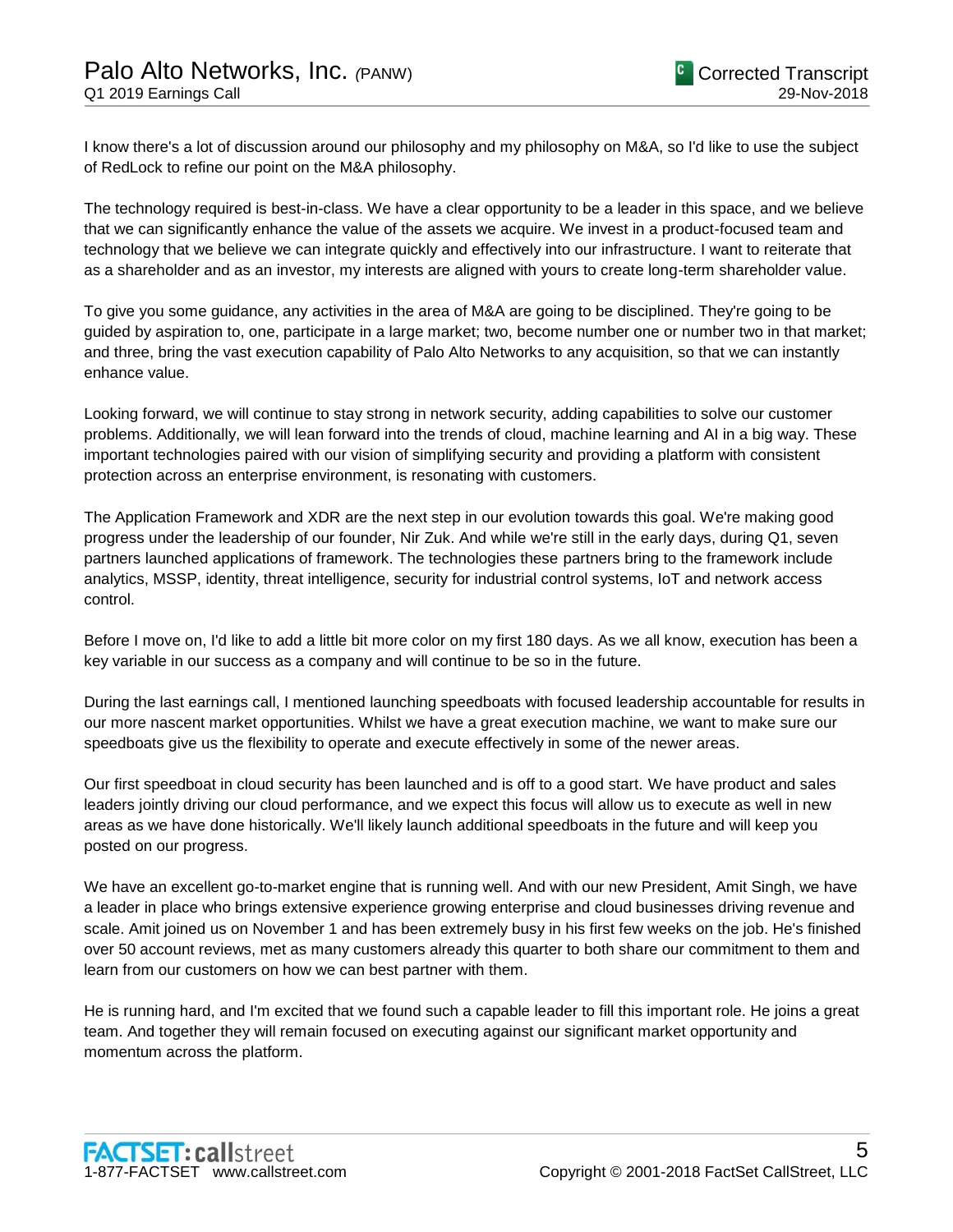# Palo Alto Networks, Inc. *(*PANW) Q1 2019 Earnings Call

In our fiscal Q1, the team lived up to their reputation as we once again acquired new customers at a rapid rate and expanded our wallet share with existing customers. Our top 25 customers each spent a minimum of \$33.6 million in lifetime value, which is a 45% increase over the \$23.2 million they did in Q1 of fiscal 2018.

Examples of customer wins and competitive displacements in fiscal Q1 that demonstrate the progress we're making across the network endpoint and cloud are, we landed a top three airline in the U.S. to secure their data centers. We also replaced a competitor in the data center and sold of our Traps subscriptions at a U.S.-based investment management company. Our cloud firewalls, VM-Series, was selected as a security standard on one of the world's largest networking and telecom companies in the world. Our cloud monitoring and compliance offering, Evident, was selected to secure the public cloud infrastructure on one of the largest banks based in Europe.

GlobalProtect Cloud Service was selected to secure remote factories, offices, and stores, one of the world's leading manufacturers and marketeers of quality skincare, makeup, fragrance and hair care products. No points for guessing who that is. And our advanced endpoint protection offering, Traps, was selected to protect 10,000 devices at a leading healthcare provider in Australia.

To round out the news in the quarter, we were happy to be positioned as a leader for the seventh consecutive year in Gartner's 2018 Magic Quadrant for Enterprise Network Firewalls. This positioning reflects our commitment to staying ahead of a certain landscape and providing our customers the best protection against the ever-evolving threat of cyberattacks.

I personally remain extremely excited about the opportunity ahead of us and plan to keep my head down and continue to execute with our leadership team. I'd like to thank our customers and our partners for their support, and, of course, the team at Palo Alto Networks for their dedication to our mission. I've really enjoyed becoming more established at Palo Alto Networks and learning about cybersecurity and working with this great team. I wake up every day excited to be part of this great company.

......................................................................................................................................................................................................................................................

With that, I am going to turn the call over to Kathy.

# Kathy Bonanno

*Chief Financial Officer & Executive Vice President, Palo Alto Networks, Inc.*

Thank you, Nikesh. Before I start, I'd like to note that except for revenue and billings, all financial figures are non-GAAP and growth rates are compared to the prior-year periods unless stated otherwise. All current and prior period financial discussed are reflected under ASC 606 as we adopted the new standard as of August 1, 2018.

As Nikesh indicated, we had a great start to our fiscal year. We continue to see healthy security spending and strong demand across our platform. In the first quarter, total revenue grew 31% to \$656 million. By geography, Q1 revenue grew 29% in the Americas, 35% in EMEA and 35% in APAC. Q1 product revenue of \$240.5 million grew 30% compared to the prior year.

Q1 SaaS-based subscription revenue of \$231.3 million increased 37%. Support revenue of \$184.2 million increased 24%. In total, subscription and support revenue of \$415.5 million increased 31% year-over-year and accounted for 63% of total revenue. Q1 total billings of \$758.5 million increased 27% year-over-year. The dollar weighted contract duration for new subscription and support billings in the quarter was approximately three years, consistent with what we have seen in prior periods.

Total deferred revenue at the end of Q1 was \$2.4 billion, an increase of 34%. Q1 gross margin was \$76.7%, relatively flat to last year. Q1 operating expenses were \$366.5 million or 55.9% of revenue, which represents a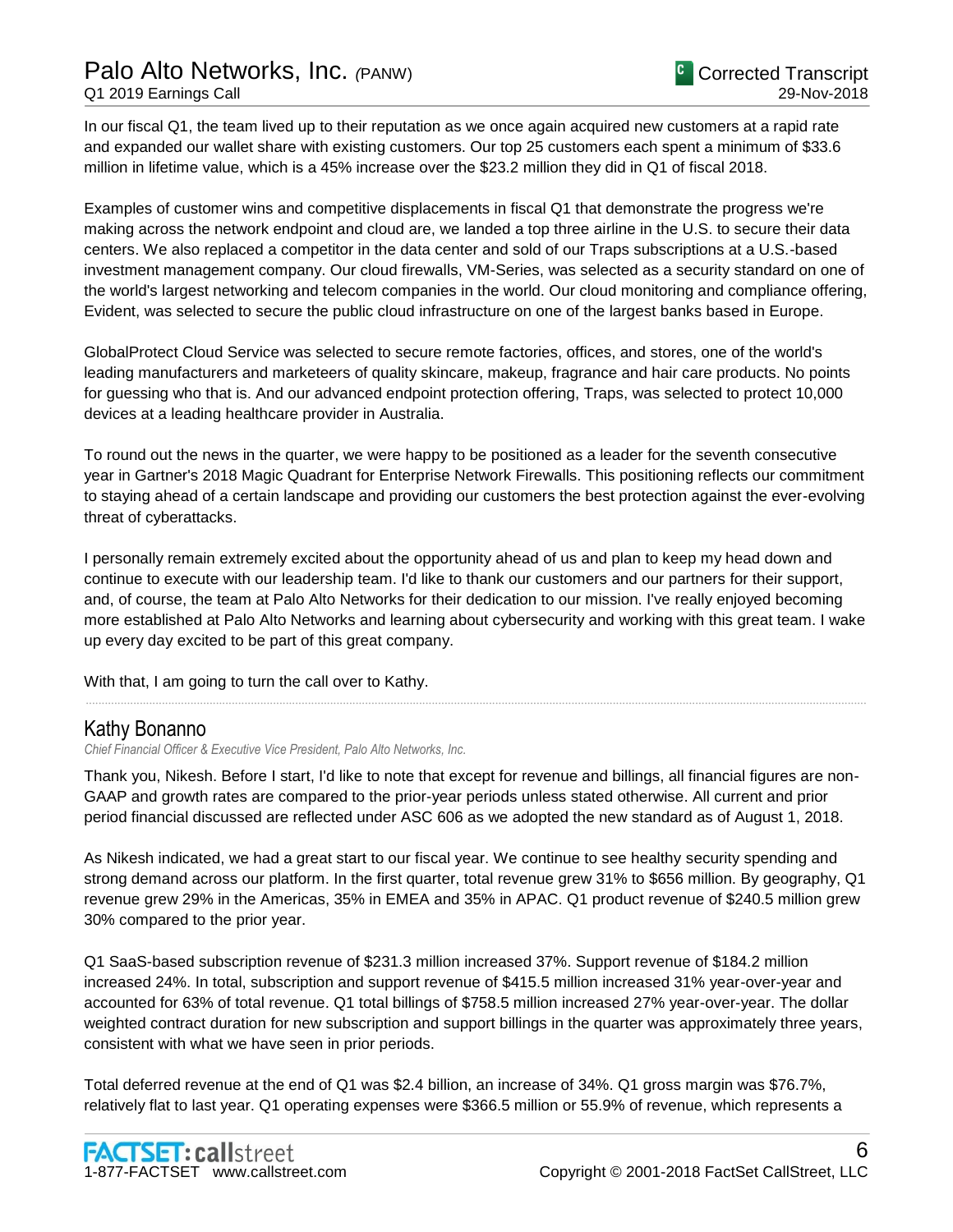# Palo Alto Networks, Inc. *(*PANW) Q1 2019 Earnings Call

140-basis-point improvement year-over-year. Q1 operating margin was 20.8%, an increase of 150 basis points year-over-year. We ended the first quarter with 5,645 employees. Non-GAAP net income for the first quarter grew 64% to \$115.4 million, or \$1.17 per diluted share. On a GAAP basis for the first quarter, net loss declined 39% to \$38.3 million or \$0.41 per basic and diluted share.

Turning to cash flow and balance sheet items. We finished October with cash, cash equivalents and investments of \$3.8 billion. Q1 cash flow from operations of \$252.3 million declined by 8%. Free cash flow for the quarter was \$218 million. During the quarter, we redeemed \$327 million of the \$575 million 2019 converge. For GAAP accounting, \$52.3 million of the amount redeemed is categorized as cash flow from operations. Adjusting for this and other cash charges, free cash flow in the quarter was \$275.4 million, up 27% at a margin of 42%. Capital expenditures during the quarter were \$34.3 million. DSO was 58 days, a decline of 12 days from the prior-year period.

Turning now to guidance and modeling points. For fiscal Q2 2019, we expect revenue to be in the range of \$675 million to \$685 million on an ASC 606 basis, an increase of 24% to 26% year-over-year. We expect second quarter non-GAAP EPS to be in the range of \$1.20 to \$1.22, also under ASC 606 using approximately 99 million to 101 million shares.

Before I conclude, I'd like to provide some additional modeling points. Our non-GAAP EPS guidance includes expense of \$10 million to \$15 million associated with our recent acquisitions. Also included is our expectation of a \$0.01 to \$0.02 impact associated with U.S. tariffs on Chinese origin goods. As we continue to retire the 2019 convertible debt through maturity in July, we expect approximately \$45 million of the remaining \$248 million balance to be accounted for as cash flow from operations. We expect our non-GAAP effective tax rate to remain at 22%. CapEx in Q2 2019 will be approximately \$25 million to \$30 million.

With that, I'd like to open the call for questions. Operator, please poll for questions.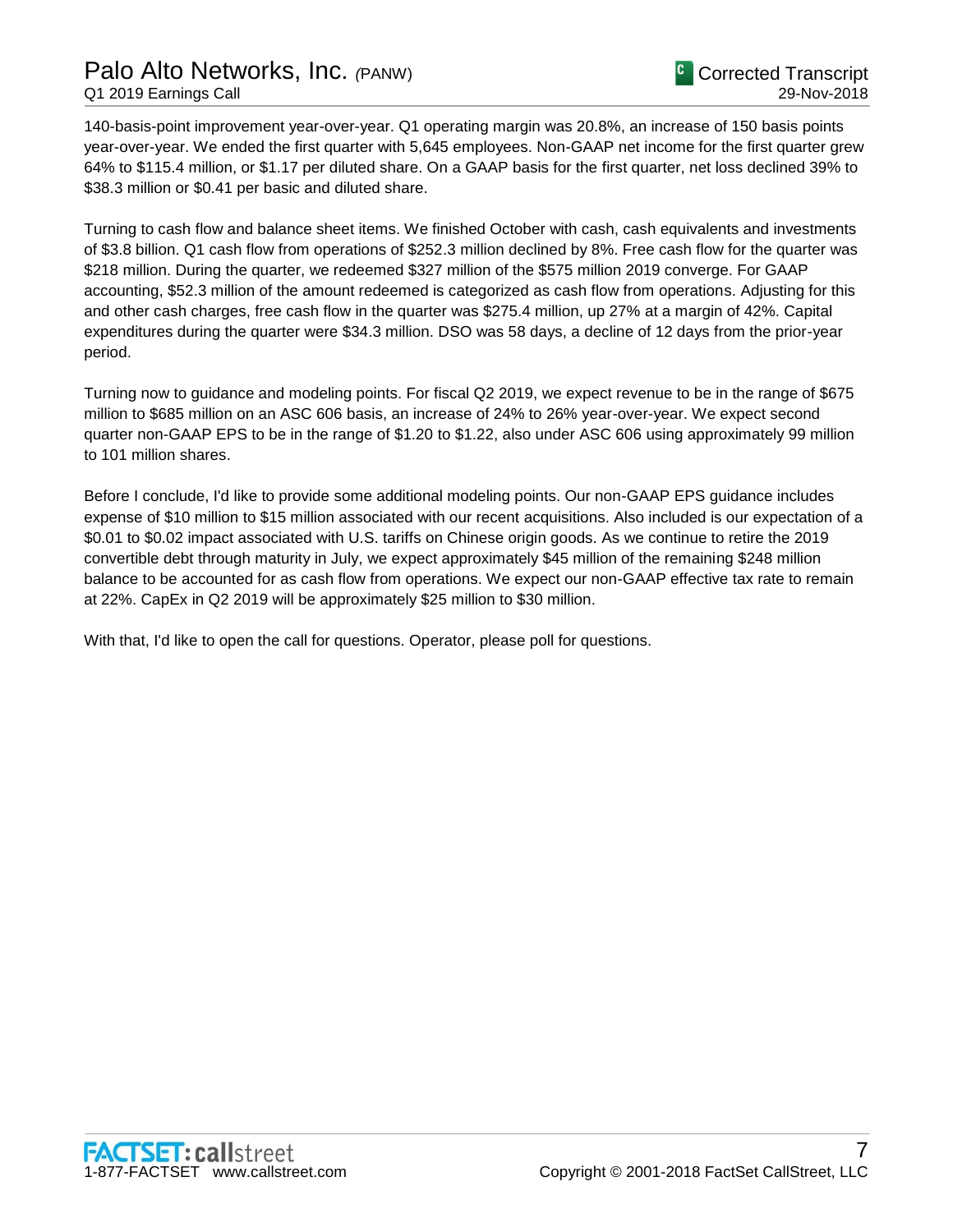# **QUESTION AND ANSWER SECTION**

**Operator**: Thank you. [Operator Instructions] It looks like our first question will come from Ken Talanian with Evercore ISI.

# Kenneth Talanian *Analyst, Evercore ISI*<br>Analyst, Evercore ISI

Hi. Thanks for taking the question. So first off, could you give us a sense for what if any changes you have made to your go-to-market efforts on the firewall side? And I'm thinking of that inclusive of the channel. ......................................................................................................................................................................................................................................................

......................................................................................................................................................................................................................................................

#### Nikesh Arora

*Chairman & Chief Executive Officer, Palo Alto Networks, Inc.* A

Thanks, Ken. Thanks for your question. We haven't made any particularly major changes to our go-to-market on the firewall side that I can think of or including channel. I think the efforts continue to be the same. Dave, is there anything you – please...

......................................................................................................................................................................................................................................................

#### David M. Peranich

*Executive Vice President, Worldwide Sales, Palo Alto Networks, Inc.* 

Yep, Ken, it's really been business as normal on that front. The sales team is enthused and highly engaged. We've got the industry-leading product. We've got great traction and great markets in front of us to grab, and we feel great about that business.

......................................................................................................................................................................................................................................................

# **Kenneth Talanian**<br>Analyst Evercore ISI *Analyst, Evercore ISI*<br>Analyst, Evercore ISI

Okay. And as a second question, could you give us an update on your traction with GlobalProtect Cloud and how you would characterize your win rates there? ......................................................................................................................................................................................................................................................

#### Nikesh Arora

*Chairman & Chief Executive Officer, Palo Alto Networks, Inc.* A

Hey, Ken. On the GlobalProtect Cloud front, we think we have a unique opportunity. As we see people trying to go ahead and automate and put security and come up with a new architecture for their remote branches and for their remote offices, we think see GPCS is a unique product which does really well.

We've had some good success with some very large players. We'll share more about the success in our next quarterly call. But, for now, again, it's an interesting product. It's unique in the way that allows our existing customers at Palo Alto Networks to be able to extend their network security, which they already have in the data centers off to their remote branches without having to change the management control system, et cetera. So, really exciting. We're seeing a lot of traction. And hopefully, we'll tell you more about it next quarter.

......................................................................................................................................................................................................................................................

......................................................................................................................................................................................................................................................

Kenneth Talanian *Analyst, Evercore ISI* Q<br>Analyst, Evercore ISI

Great. Thanks very much.

**Operator**: Thank you. Our next question will be from Matt Hedberg with RBC Capital Markets.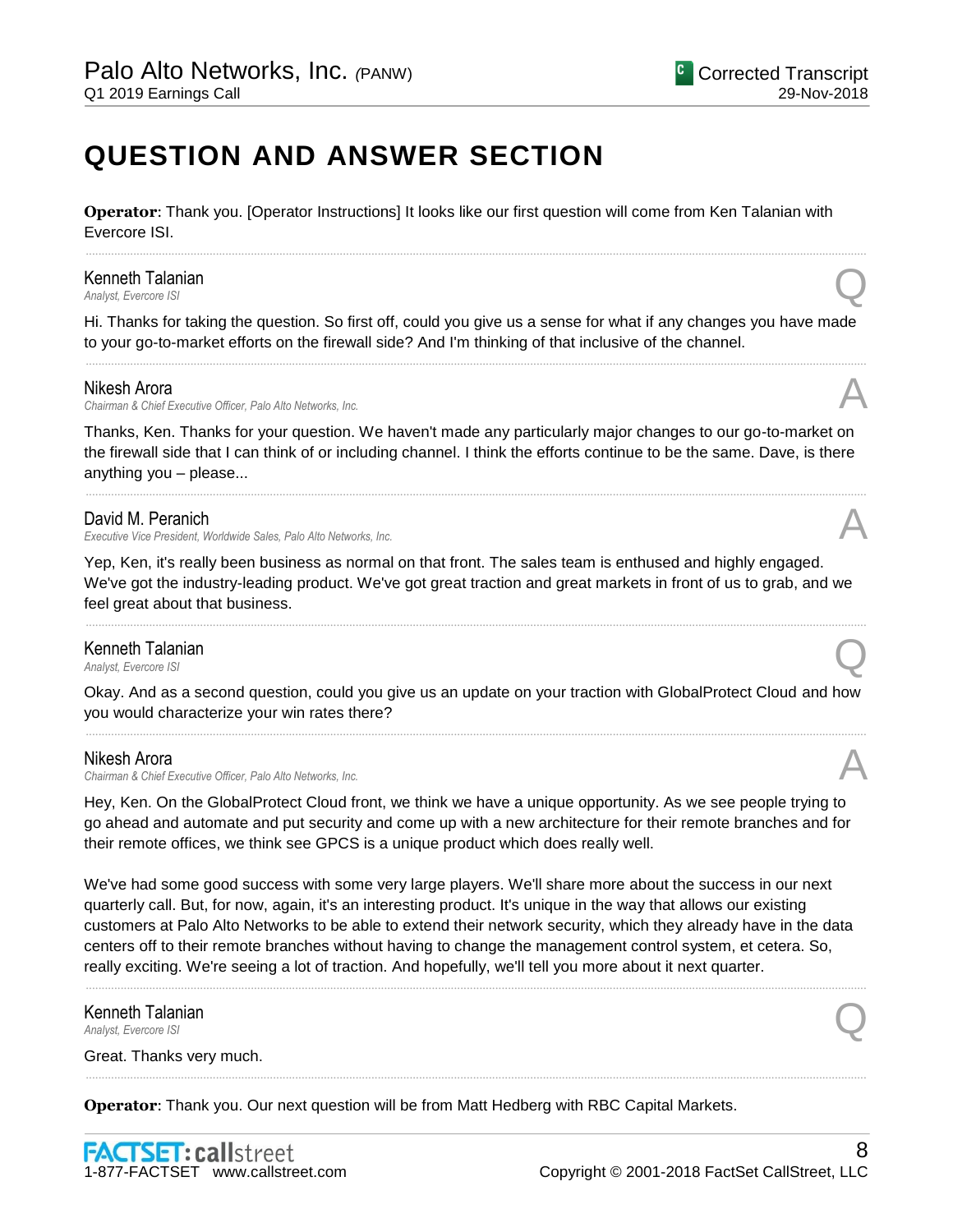# **Matthew George Hedberg**<br>Analyst, RBC Capital Markets LLC **Matthew George Hedberg**<br> *Analyst, RBC Capital Markets LLC*

Hey, guys. Congrats on the quarter. Nikesh, in your prepared remarks, you talked about an increased focus on the service providers segment, which is great to hear. It sounds like there's a new product coming early next year. There's obviously a lot of drivers here. You mentioned a couple of them, including 5G. I guess, I'm wondering can you give us a little bit more detail on how this new product portfolio might accelerate the momentum there, and is there anything else from a go-to-market perspective that needs to be also augmented.

......................................................................................................................................................................................................................................................

#### Nikesh Arora

*Chairman & Chief Executive Officer, Palo Alto Networks, Inc.* A

Matt, thanks for your question. Let me give you a very high-level point of view, and then I'll have Lee jump in and give you some more insight into why we believe this product meets the needs for the future for our service provider customers. It's a segment when I came here I realized we haven't done as well as we'd have liked to do. And there is structural reasons for it. There's reasons on the service provider side for it, but that's not enough of an answer.

So we sat down and looked at what we should be doing, what we can do, and the product team really rallied hard the last six months to be able to pull this together because we believe we already had the industry-leading firewall from a security and networking perspective. We just needed to make sure we were emphasizing some of the features that our service providers need in the future. So from that perspective, I think, the team has done a phenomenal job in getting us ready.

Now, remember, the sales cycles with service provider are long. So you're not going to be hearing us blow the top off from a sales perspective in three months. But this is a prerequisite for us to be strong in that sector. We have a very dedicated go-to-market team in the SP space. That's one of our few spaces where we have a dedicated team around the world. And they're very excited about this new product.

......................................................................................................................................................................................................................................................

And I'll let Lee jump in and talk about why this product is relevant from a 5G, IoT and a next-generation perspective for those service providers.

Lee Klarich<br>Chief Product Officer. Palo Alto Networks. Inc. Lee Klarich<br>Chief Product Officer, Palo Alto Networks, Inc.

Yeah. Thanks, Nikesh. When we look at what's happening in the transition from 4G to 5G, there's some really significant changes that are taking place. The first is just the advent of IoT becoming really high-scale on mobile networks with the capability that 5G offers.

Second is a lot of that is going to be high value IoT. It's going to be medical device use cases. It's going to be connected cars. It's going to be things that are really important.

And the third is more and more applications are moving into these mobile environments. And so when we think about that, you can just imagine the need for the best security all of a sudden becomes a critical driver for this change from 4G to 5G. And so our timing of bringing out the new [ph] K2 Series (22:07) is aligned with this big shift in the SP space for this move to 5G.

......................................................................................................................................................................................................................................................

**Matthew George Hedberg**<br>Analyst, RBC Capital Markets LLC **Matthew George Hedberg**<br> *Analyst, RBC Capital Markets LLC* 



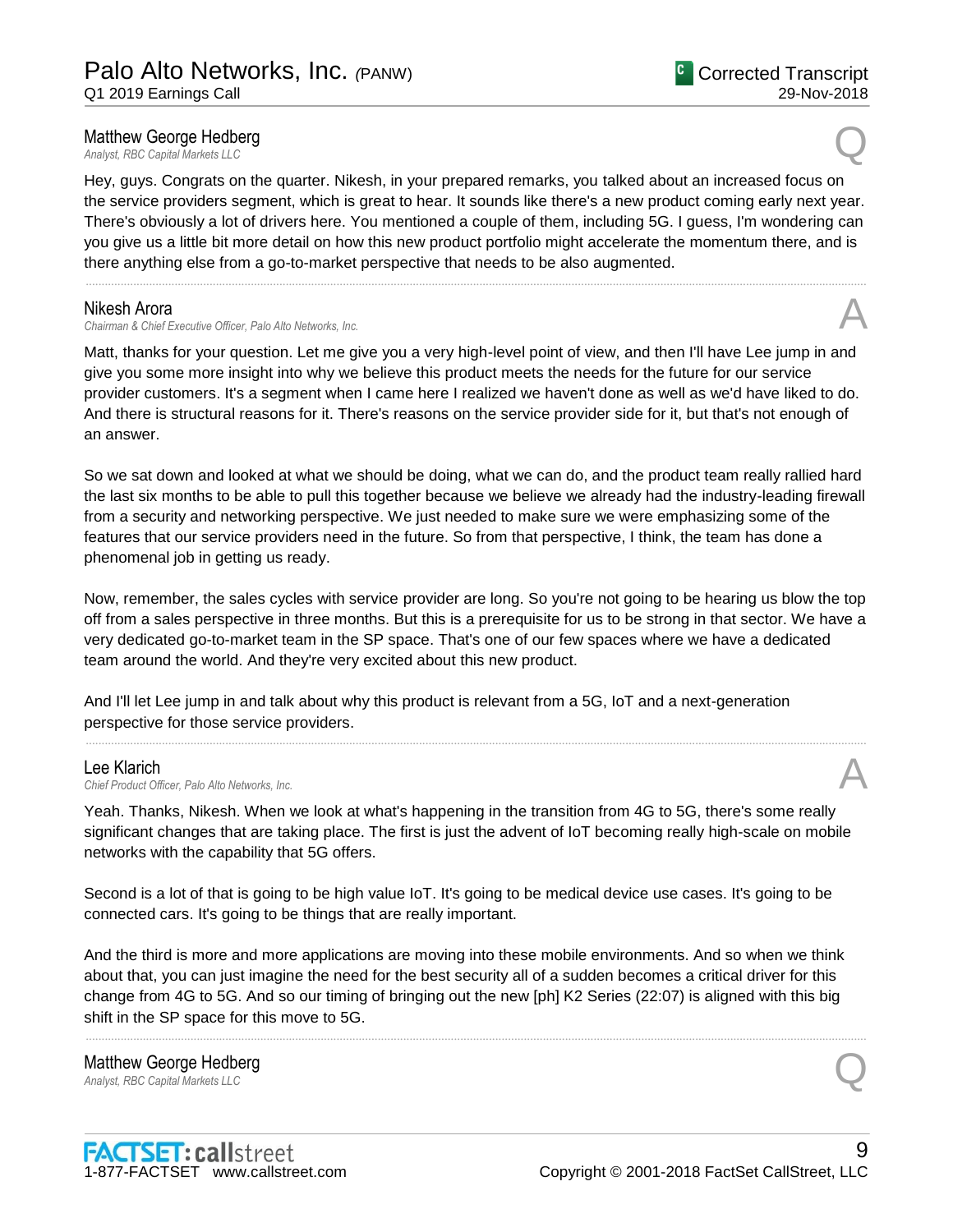# Palo Alto Networks, Inc. *(*PANW)

Q1 2019 Earnings Call

That's great. Maybe one other for Lee. On the product side, obviously, RedLock seems like a great acquisition, really complementary to everything you've done, I think specifically what I can tell from Evident.io, maybe a bit more color there. I guess, it shares a sort of – it's an API framework, so it looks like it's going to be a nice integration. But maybe just a little bit more detail on how that sort of supplements what you guys have done there, including continuing to build out that side of the business.

......................................................................................................................................................................................................................................................

### Nikesh Arora

*Chairman & Chief Executive Officer, Palo Alto Networks, Inc.* A

I think, Matt, that's a great question. I think as I walked around and talked to a lot of customers, it was evident that – no pun intended – that every one of our customers was undergoing some sort of journey towards the cloud. And different shapes and forms, some people have a public cloud instance, some people are analyzing it, some people are trying to decide.

And many of them talk of a hybrid environment or a multi-cloud environment, because none of them is quite yet sure where they want to land in the long term. And as we went around and understood that journey, we understood that they need a multi-cloud security platform that allows them to carry their security posture from their existing data centers and their existing infrastructure into the cloud.

And as we looked at that, we thought we had a product in the space called Evident, which was leading in its own way, in its own category. But we looked at the market and said RedLock also was nipping at our heels and was also sort of doing really well in adjacent parts of the same market. And thought a good offering would be the integration of the two.

And to the credit of our Evident and RedLock team, they will integrate in the next month and be able to have an integrated product in the market by the first week of January, which I think is phenomenal, given the base of that market and given the opportunity in that market. We believe this is the only product of its kind in the space. But, Lee, I'll let you talk more about it.

......................................................................................................................................................................................................................................................

# Lee Klarich

Lee Klarich<br>Chief Product Officer, Palo Alto Networks, Inc.

Yeah, absolutely. So one of the things we've seen when we talk to our customers and their journey to the cloud is, one, they're all going through this journey. But, two, almost 100% don't fully understand everything that they have in the cloud already. And so the combination of Evident and RedLock really gives us a great window into – and our customers a window into everything they have. So visibility, asset inventory.

......................................................................................................................................................................................................................................................

......................................................................................................................................................................................................................................................

......................................................................................................................................................................................................................................................

Based on that, I think is in the next step, which is how to provide security analytics for that, ultimately, detect threats and respond to those threats. And Evident brought a certain aspect of that. RedLock brought another component. And as Nikesh said, we'll be integrating those two quite shortly into a single integrated offering.

# **Matthew George Hedberg**<br>Analyst, RBC Capital Markets LLC **Matthew George Hedberg**<br> *Analyst, RBC Capital Markets LLC*

Super helpful. Thanks, guys.

**Operator**: Thank you. Our next question will be from Andrew Nowinski with Piper Jaffray.

# Andrew James Nowinski **Andrew James Nowinski**<br>Analyst, Piper Jaffray & Co.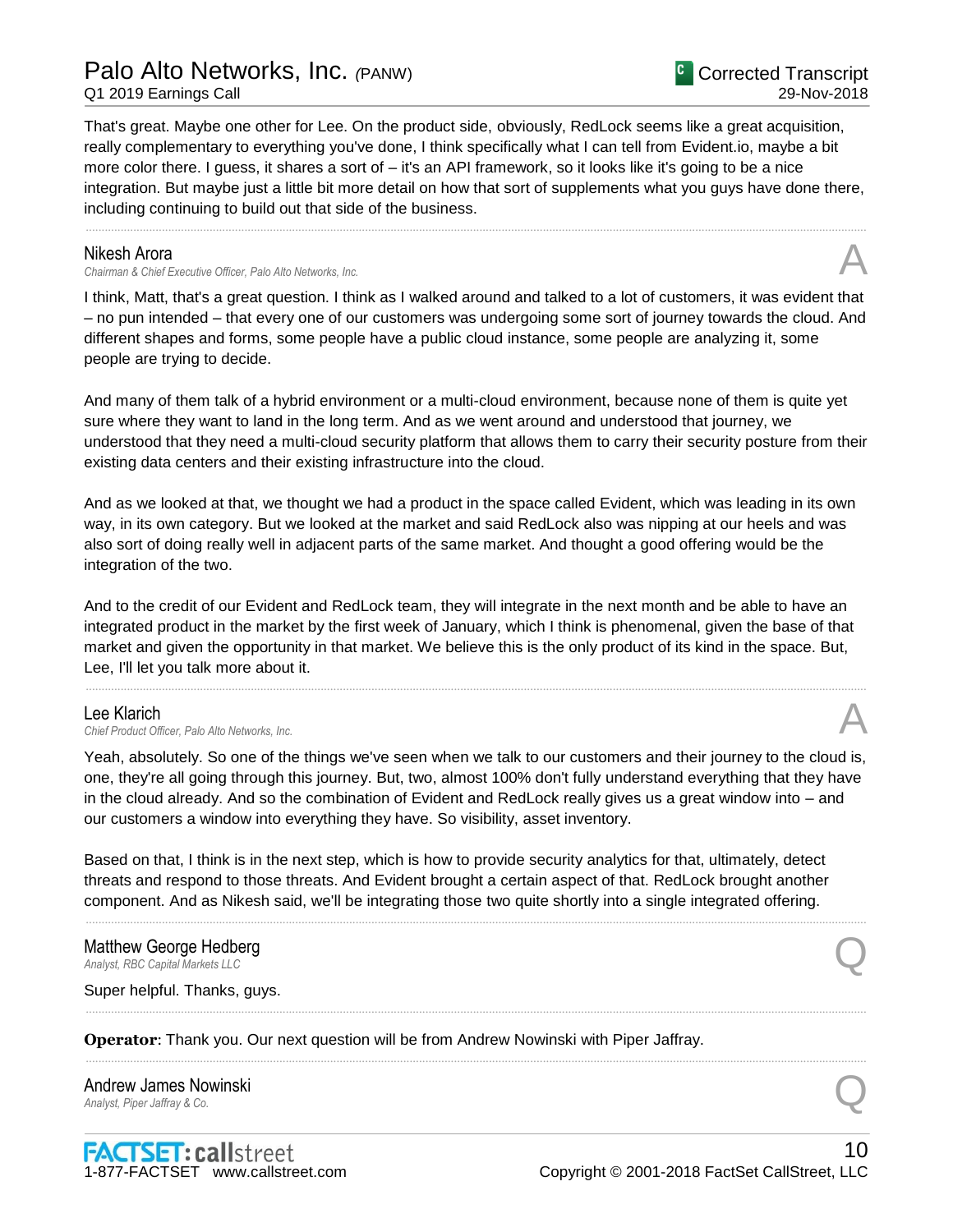Great. Thank you, and congrats on a nice quarter. You announced a new service provider product today, and that's definitely a market that you should be in.

......................................................................................................................................................................................................................................................

......................................................................................................................................................................................................................................................

### Nikesh Arora

*Chairman & Chief Executive Officer, Palo Alto Networks, Inc.* A

#### Thank you.

Andrew James Nowinski *Analyst, Piper Jaffray & Co.* Q

And you've also refreshed your low-end and mid-range firewalls. So I'm wondering when can we expect a refresh of the large enterprise, the PA-7000 Series. ......................................................................................................................................................................................................................................................

#### Nikesh Arora

*Chairman & Chief Executive Officer, Palo Alto Networks, Inc.* A

I'm going to let Dave answer that question.

# David M. Peranich

*Executive Vice President, Worldwide Sales, Palo Alto Networks, Inc.* A

We don't talk about product futures on these calls and don't make public announcements. The PA-7000 Series is extremely competitive in the marketplace right now. It's doing great with our customers. We're very happy with the performance on that box.

......................................................................................................................................................................................................................................................

......................................................................................................................................................................................................................................................

# **Andrew James Nowinski**<br>Analyst, Piper Jaffray & Co. *Analyst, Piper Jaffray & Co.* Q

Okay. Fair enough. And then a question for Kathy. When talking to your sales team or your channel partners, do you feel like the enterprise buying cycle is perhaps more back-end loaded this year than it was last year as it relates to the calendar year-end enterprise budget flush?

......................................................................................................................................................................................................................................................

# Kathy Bonanno

*Chief Financial Officer & Executive Vice President, Palo Alto Networks, Inc.* A

Well, our linearity has actually been pretty good the last couple of quarters. And so I wouldn't say that we're really seeing more back-end loaded nature of the business necessarily. ......................................................................................................................................................................................................................................................

# Andrew James Nowinski *Analyst, Piper Jaffray & Co.* Q

So normal seasonality you're expecting this quarter?

# Kathy Bonanno

*Chief Financial Officer & Executive Vice President, Palo Alto Networks, Inc.* A

In Q2, we've guided to, what, 24% to 26% year-over-year revenue growth. Seasonality there looks pretty in line with what we've seen historically.

......................................................................................................................................................................................................................................................

......................................................................................................................................................................................................................................................

# **Andrew James Nowinski**<br>Analyst. Piper Jaffray & Co. *Analyst, Piper Jaffray & Co.* Q

Okay. Very good. Thank you.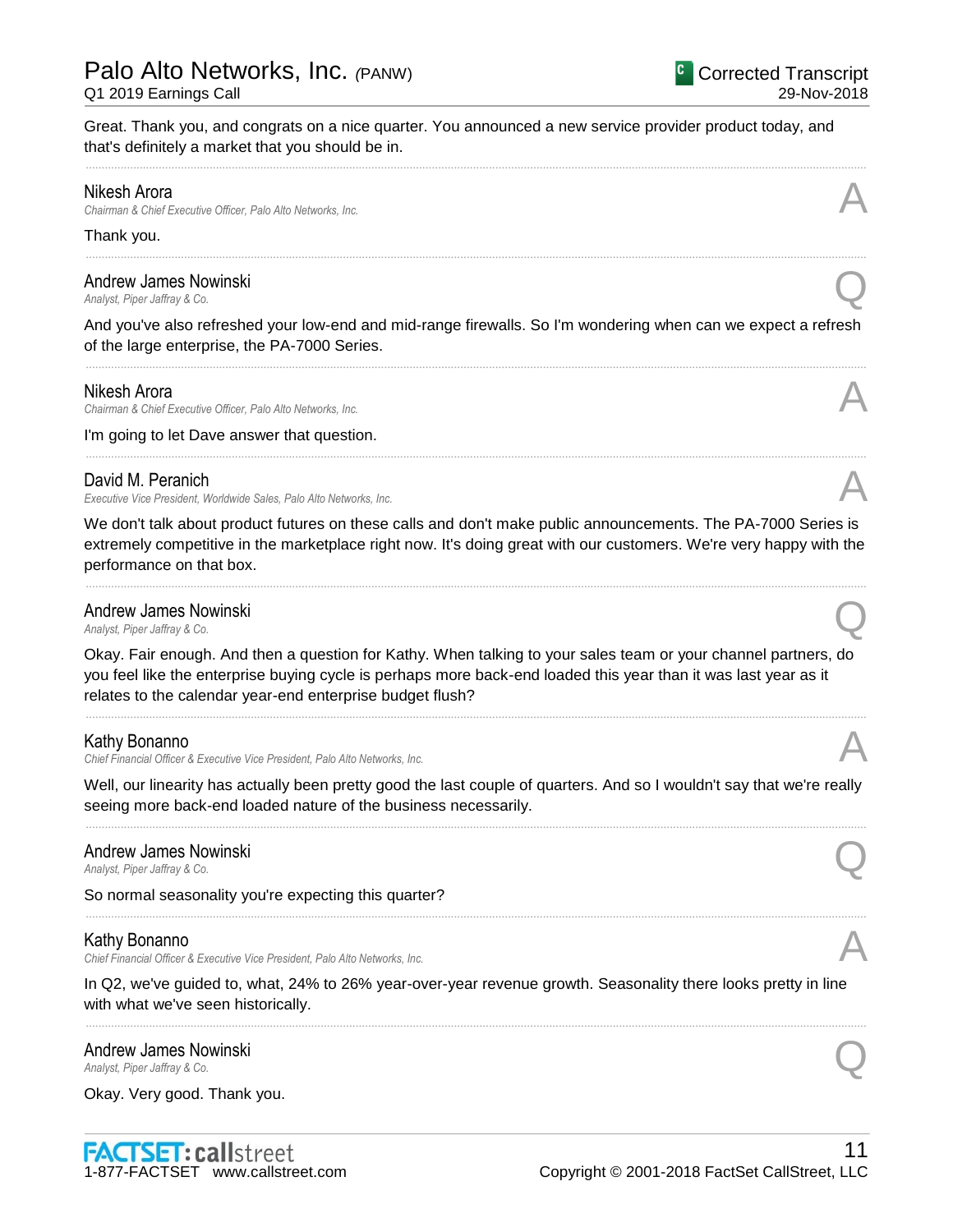Q1 2019 Earnings Call

# Kathy Bonanno

*Chief Financial Officer & Executive Vice President, Palo Alto Networks, Inc.* A

#### Thank you.

**Operator**: Thank you. Our next question will be from Keith Weiss with Morgan Stanley.

**Hamza Fodderwala**<br>Analyst, Morgan Stanley & Co. LLC *Analyst, Morgan Stanley & Co. LLC* Q

Hi. This is Hamza Fodderwala in for Keith Weiss. Thank you for taking my questions. I wanted to just dig into just the security demand environment more broadly, heading into 2019. It seems like we've had pretty strong refresh activity in recent quarters. Where do you think we are in terms of the opportunity? Are we early innings still? Or middle innings? Just wanted to get your thoughts on that.

......................................................................................................................................................................................................................................................

......................................................................................................................................................................................................................................................

......................................................................................................................................................................................................................................................

### Kathy Bonanno

*Chief Financial Officer & Executive Vice President, Palo Alto Networks, Inc.* A

Yeah, in terms of refresh opportunity, we've talked about the fact that it's an important variable for us as our cohort size increases every year over our history, it becomes a bigger and bigger opportunity for us as time goes on. While it's an important variable, it's not the most important driver of our growth.

As you see, we continue to add customers at a very high clip every quarter, and our expansion opportunity within our existing customer base is quite significant. So relative to the numbers in our customer cohort of five or six years ago, just the opportunity within our existing installed base and the new customers that we're adding are really the primary driver of our growth.

......................................................................................................................................................................................................................................................

#### Hamza Fodderwala

*Analyst, Morgan Stanley & Co. LLC*<br>*Analyst, Morgan Stanley & Co. LLC* 

Got it. And just a follow-up question on that. So it seems like the RedLock acquisition was a pretty good one for you. It's gotten some good feedback from the partner channels that we talk to on that product. What other functionality gaps do you see from a cloud security standpoint that you still have to fill in? Do you think these could be addressed organically? Or are you looking at all options?

......................................................................................................................................................................................................................................................

# Nikesh Arora

*Chairman & Chief Executive Officer, Palo Alto Networks, Inc.* A

Yeah. Look, public cloud security is obviously very important, and we're putting a lot of our weight behind that with VM-Series, which continues to do very well for in-line security with Evident/RedLock combination, which we believe is the leading solution for API-based security in public cloud, and with some of the enhanced or summated Traps over the last many months to include support for Linux, which is obviously the predominant operating system behind the applications that running the public cloud.

And so that combination of in-line security, API-based security, and host security, we believe, is the right approach and we feel very good about being in a position where we have leading solutions in all three of those.

......................................................................................................................................................................................................................................................

......................................................................................................................................................................................................................................................

# Hamza Fodderwala *Analyst, Morgan Stanley & Co. LLC* Q

Thank you.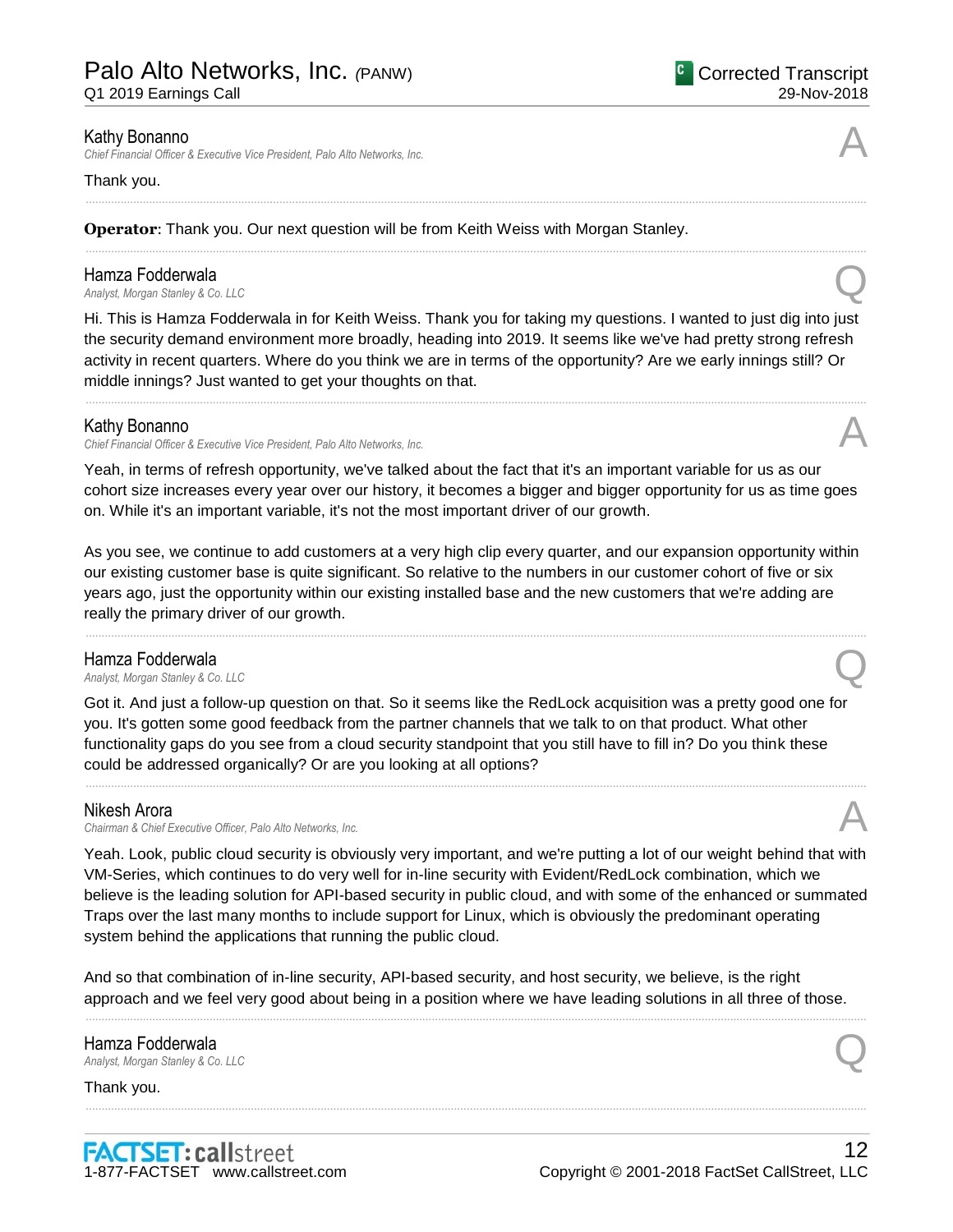Q

Q

Q

**Operator**: Thank you. Our next question will be from Michael Turits with Raymond James.

Hi, guys. This is Keith on for Michael. Nikesh, you indicated several times that Palo Alto will be focused on utilizing security data. So does this mean that you want to enter the SIM market and with the automation aspect, what we call now the SOAR market? How should we think about that?

......................................................................................................................................................................................................................................................

......................................................................................................................................................................................................................................................

### Nikesh Arora

*Chairman & Chief Executive Officer, Palo Alto Networks, Inc.* A

No, we have some very exciting products coming up early next year in XDR, which allows you to do some degree of investigation, some degree of remediation. We are looking carefully at what this entails. Our Application Framework will allow for SIMs and SOARs to run on top of it. So we believe that we will be able to provide a comprehensive solution to our end customers as long as we can deploy our firewalls and our endpoint agents more ubiquitously across our entire base.

......................................................................................................................................................................................................................................................

Got it. So, just to piggyback on that, so without a major investment whether organically or inorganically, can you develop like the intellectual capital and the culture around analytics and data science if you decide to go that way near to kind of become a data-focused company or?

......................................................................................................................................................................................................................................................

# Nikesh Arora

*Chairman & Chief Executive Officer, Palo Alto Networks, Inc.* A

Well, we have a significant effort around analytics with our product Magnifier, which does a bunch of behavioral analytics which sits on top of the Application Framework. We have embedded ML people in almost every one of our product teams, albeit, it's small. But our intention is to keep beefing that up, because we believe machine learning is not just about taking a lot of data and trying to train it. Machine learning is about taking every product of yours, understanding the data that it gives you, understanding how you use that data to be able to create a better product to start with and then leverage the ubiquity of that product to improve the outcome for every customer. So we're embedding ML people across the board, across the company.

We also have analytics apps on our platform. And as we see the deployment of the Application Framework, as we see the uses, behaviors of customers, we'll decide which way – which arrows we need to put more work behind. ......................................................................................................................................................................................................................................................

......................................................................................................................................................................................................................................................

......................................................................................................................................................................................................................................................

That's helpful. Thank you.

**Operator**: Thank you. Our next question will be from Sterling Auty with JPMorgan.

Sterling Auty **Sterling Auty**<br>Analyst, JPMorgan Securities LLC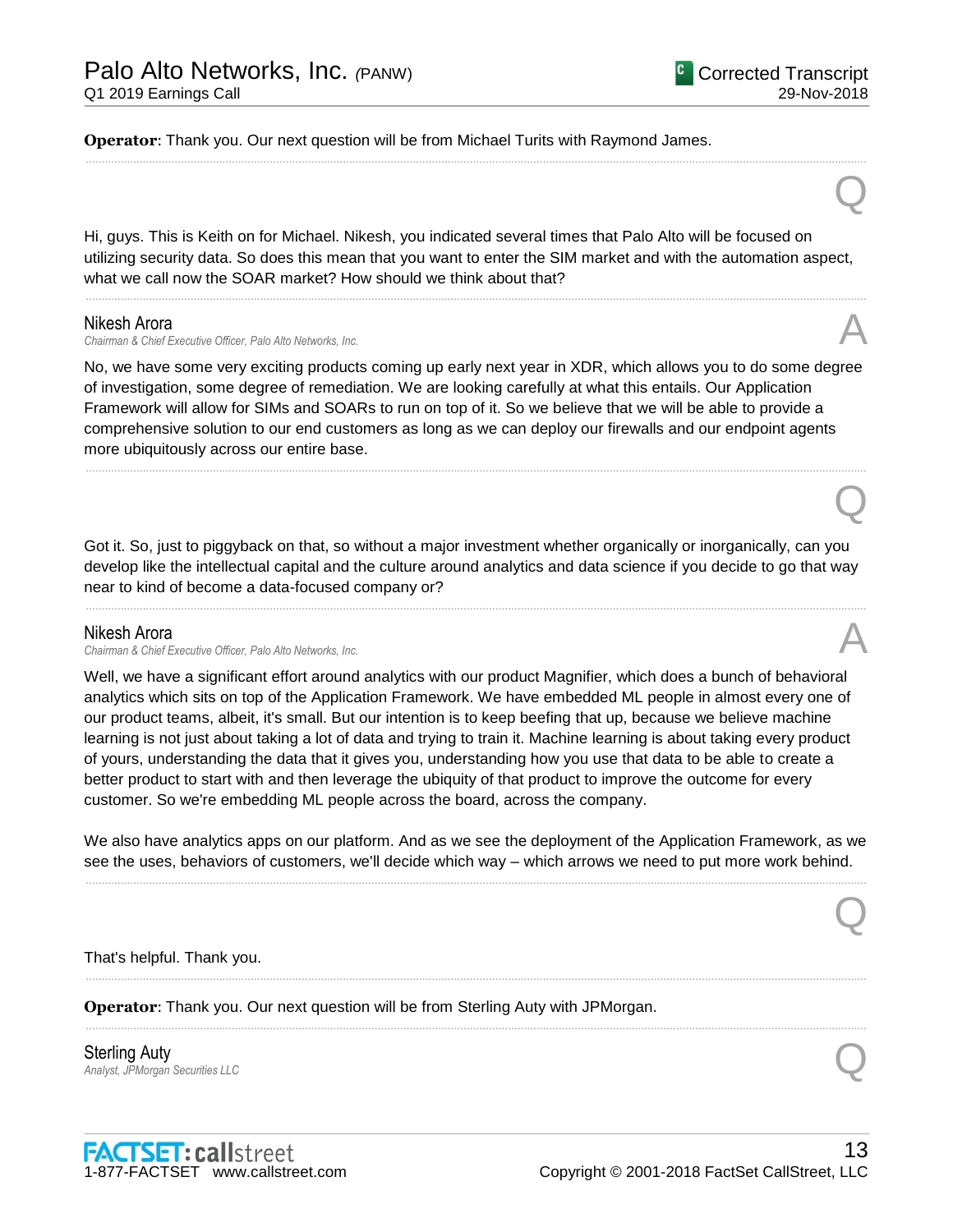# Palo Alto Networks, Inc. *(*PANW)

Q1 2019 Earnings Call

Yeah. Thanks. Hi, guys. Kathy, you mentioned I think \$0.01 to \$0.02 impact in terms of Chinese tariffs, I had some discussion with [indiscernible] (31:40) question as to if we see something go further in terms of the trade war. Is there any concern about supply of products coming out of China and you have alternative sourcing if necessary?

......................................................................................................................................................................................................................................................

#### Kathy Bonanno

*Chief Financial Officer & Executive Vice President, Palo Alto Networks, Inc.* A

Yeah, it's important for us to remind everyone that we do manufacture our products in the U.S. There are some components that we source that are only available in China. And we are looking at a number of options in terms of being able to mitigate the impact of tariffs or ensure that we have dual-source opportunities. And so our supply chain management is always very aggressive in terms of ensuring that we have a number of options available to us. And we're doing the same in the current environment.

......................................................................................................................................................................................................................................................

# Sterling Auty

**Sterling Auty**<br>Analyst, JPMorgan Securities LLC

Great. And then, just one follow-up. Just strategically, how should we think about the subscription – the product subscription growth from here or subscriptions that are not attached to a physical appliance, so whether that's a virtual firewall, et cetera, moving forward? How should we think of the growth dynamic there versus some of the physical product sales as you talked about service provider and other strategies?

......................................................................................................................................................................................................................................................

# Kathy Bonanno

*Chief Financial Officer & Executive Vice President, Palo Alto Networks, Inc.* A

Well, we've talked historically about the non-attach business being at \$274 million run rate as of Q4 of 2018, growing at 68% year-over-year. And so we are – these are newer markets for us where we're seeing very nice growth in them. And Nikesh mentioned launching speedboats that we believe will help us to execute very well in these newer markets where we think we have great products particularly in the cloud space.

We've talked about the Evident and RedLock combination. And so we're very excited about the opportunity there. But obviously, the business of the firewall growth and the product growth and our attach description growth is extremely important as well. And we continue to focus there. And those areas are also growing very nicely for us, which is why we continue to be able to grow at rates above the rate of the market.

......................................................................................................................................................................................................................................................

......................................................................................................................................................................................................................................................

......................................................................................................................................................................................................................................................

# Sterling Auty **Sterling Auty**<br>Analyst, JPMorgan Securities LLC

Got it. Thank you.

**Operator**: Thank you. Our next question will be from Saket Kalia with Barclays.

**Saket Kalia**<br>Analyst, Barclays Capital, Inc. *Analyst, Barclays Capital, Inc.* Q

Hi, guys. Thanks for taking my questions here. First, maybe for you, Nikesh, you talked about some of the early partners on Application Framework. Can you just zoom out a little bit and can we talk about how customers are using Logging Service and maybe some of the next couple milestones that you look forward to that can help drive the App Framework opportunity?

......................................................................................................................................................................................................................................................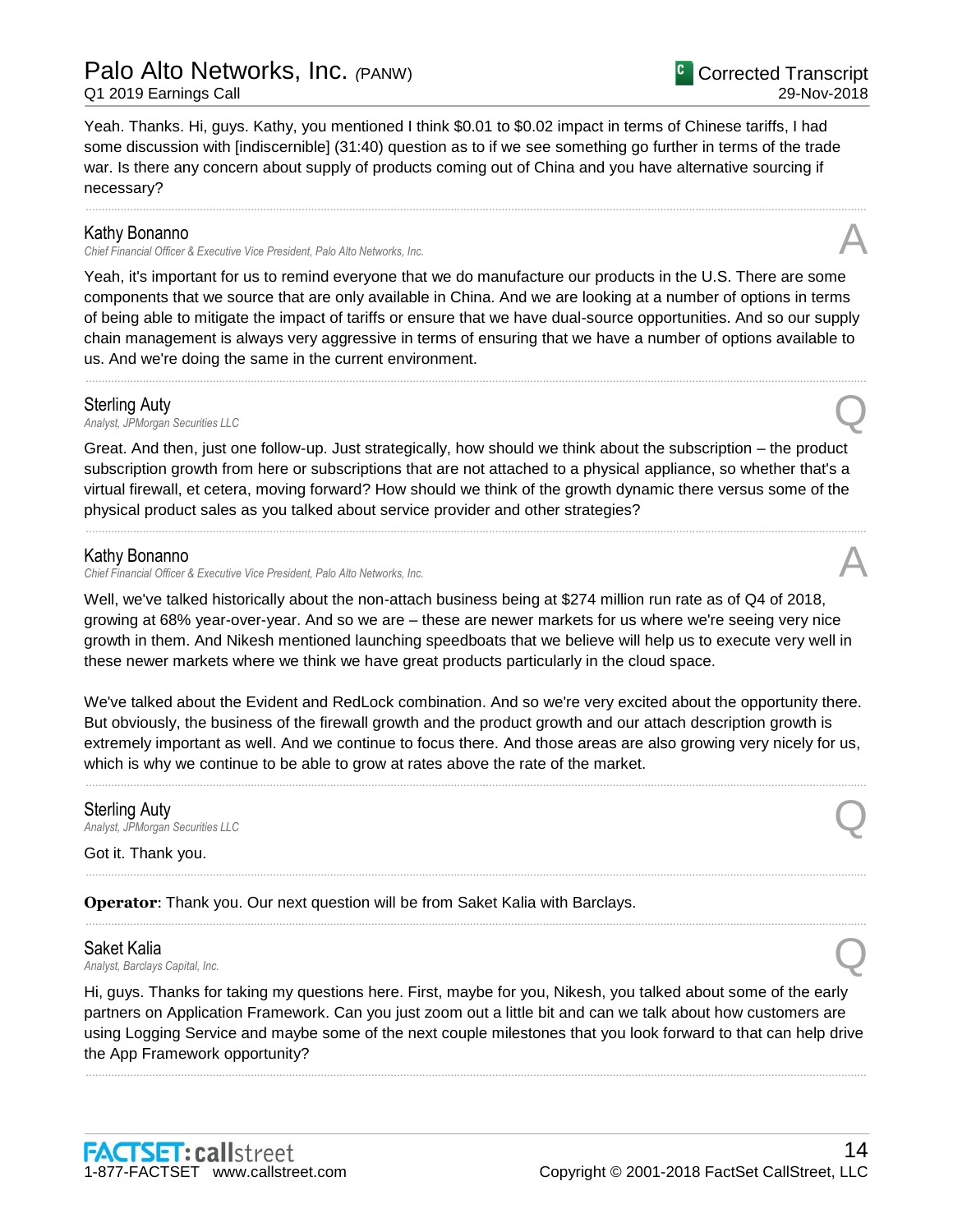### Nikesh Arora

*Chairman & Chief Executive Officer, Palo Alto Networks, Inc.* A

Look, I think part of the App Framework piece is, has always been of trying to collect the data once and use it many times across multiple applications, because today every cybersecurity solution that the customer sees requires some degree of intrusive probes into their infrastructure, whether it's the network, or the endpoint, or even their cloud security in some cases.

So the notion is, let's collect all the data at once and then use it multiple times for our multiple apps. Towards that end, for example, our Traps product is probably going to collect or collects almost 100 megabytes of data per user per month, which I think is probably 15 or 20 times higher than any other endpoint product in the market. So that's what allows the customers to be able to collect the data once and we can deploy multiple applications against it. That's how we're going to be able to deploy XDR for them.

And there's no reason why these customers need to have that data collection happen multiple times. Some customers are running 6 to 8 endpoints at the same time, because each endpoint is taking a sliver of data for the deployment in lifecycle of that endpoint is anywhere from three months to 12 months depending on the complexity of the customer and the locations of their employee base.

So in that context, we're seeing good progress when we deploy Logging Service with Traps or people use Traps Management Services in the cloud to be able to manage their endpoints around their enterprise. We're probably going to be able to leverage the same thing without any incremental sort of endpoint deployment for the same customer with XDR. We're going to offer that as a service on top of the Logging Service. Similarly, the products like Magnifier which use similar data to be able to deploy the sort of the application on top of data collection from firewalls and future endpoint.

So we're seeing the evolution of the Application Framework as an integration point across multiple solutions. We're starting with our own first. We want to make sure that our stuff works so there is proof in the pudding. And for me the key milestones are can we get multiple Palo Alto Networks apps to be useful without deploying multiple sensors into the customers' infrastructure and be able to turn them on extremely rapidly because this speed of deployment is a key component in the future for cybersecurity.

So as long as we believe we're headed down that track, I'm excited. As long as we can see other partners coming down and saying, well, this is interesting, we like the fact that you have all this data, we don't have to go deploy multiple sensors across our customer base or your customer base. They can just sit on top of this data. As long as there is an economic model, which allows them to utilize that data and there is customer consent, we're fine letting them use it.

......................................................................................................................................................................................................................................................

# Saket Kalia

*Analyst, Barclays Capital, Inc.* Q

That makes a ton of sense. Thanks for that. Maybe for my follow-up for you, Kathy, just a quick housekeeping question. Was there anything to note on the other income line, I guess, this quarter and last? It feels just a little bit higher than what we've seen historically. Just wondering if you can talk about some drivers there.

......................................................................................................................................................................................................................................................

# Kathy Bonanno

*Chief Financial Officer & Executive Vice President, Palo Alto Networks, Inc.* A

Well, there are probably a couple of drivers. Number one, interest rates have been increasing and then number two we have a higher cash balance given the convert that we recently did.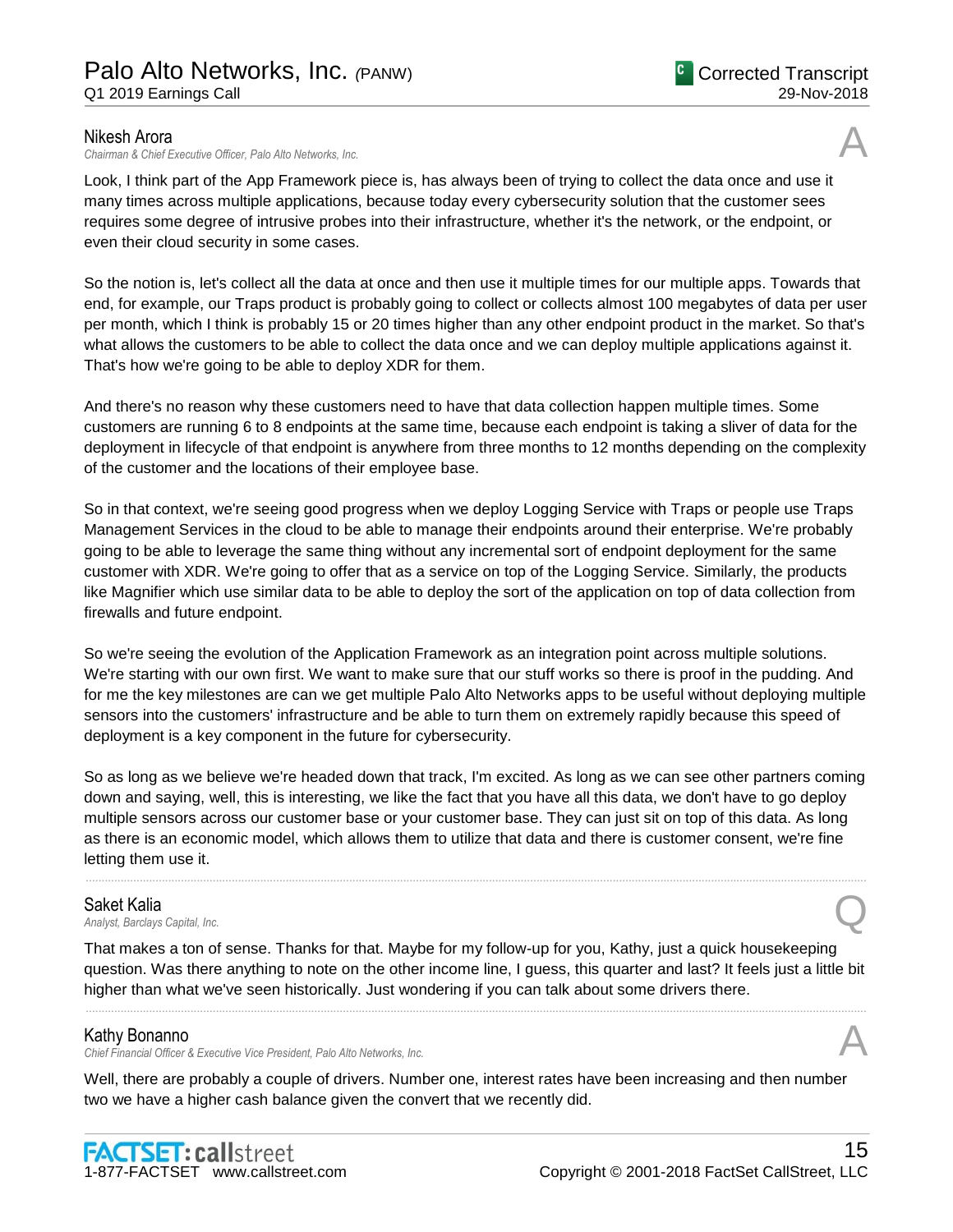Q1 2019 Earnings Call

**Saket Kalia**<br>Analyst, Barclays Capital, Inc. *Analyst, Barclays Capital, Inc.* Q

Okay. Got it. But no other sort of onetime investment gains or anything like that, sort of [ph] straight gradient (37:57).

......................................................................................................................................................................................................................................................

......................................................................................................................................................................................................................................................

......................................................................................................................................................................................................................................................

......................................................................................................................................................................................................................................................

......................................................................................................................................................................................................................................................

......................................................................................................................................................................................................................................................

### Kathy Bonanno

*Chief Financial Officer & Executive Vice President, Palo Alto Networks, Inc.* A

No. Nothing like that. No. Nothing like that, no.

#### Saket Kalia

*Analyst, Barclays Capital, Inc.* Q

Got it. Thank you.

### Kathy Bonanno

*Chief Financial Officer & Executive Vice President, Palo Alto Networks, Inc.* A

You're welcome.

**Operator**: Thank you. Our next question will be from Gregg Moskowitz with Cowen and Company.

# Gregg Moskowitz *Analyst, Cowen & Co. LLC*<br>Analyst, Cowen & Co. LLC

Okay. Thank you very much. First question is for Nikesh or Lee. How did Traps do this quarter and can you perhaps provide an update on the integration of Secdo as part of your XDR approach?

Lee Klarich<br>Chief Product Officer. Palo Alto Networks. Inc. Lee Klarich<br>Chief Product Officer, Palo Alto Networks, Inc.

Yeah. Traps continues to do well. We added a lot. We added a lot of new customers, of course. As Nikesh mentioned, the new Traps Management Service which is a cloud-based service, the majority of these new customers are deploying using that service, which is great, because that ties into Logging Service and Application Framework and sets us up for some of the futures around things like XDR. And so on that topic, we continue to make good progress on the integration of Secdo.

As we have told you before, we believe that EDR is not sufficient. So the idea of doing detection response based off of single data source is not enough. We think that the endpoint data needs to be compliant with network and cloud data as well. And so we are actively working on that. And some of the endpoint data, we're getting more. We have network data. We have cloud data. And then, in parallel to that, we're making good progress on the XDR application, will run on top of that and use that data. And we're on track for early calendar 2019 to have that available.

......................................................................................................................................................................................................................................................

# Gregg Moskowitz **Analyst, Cowen & Co. LLC**<br>Analyst, Cowen & Co. LLC

Okay. That's very helpful. Thanks, Lee. And just for Kathy, as you noted, your operating margins were up about 150 basis points year-over-year. And so it seems that you're absorbing the incremental cost from Evident.io and Secdo quite well. And I know, of course, that you're not providing fiscal 2019 guidance. I'm just wondering,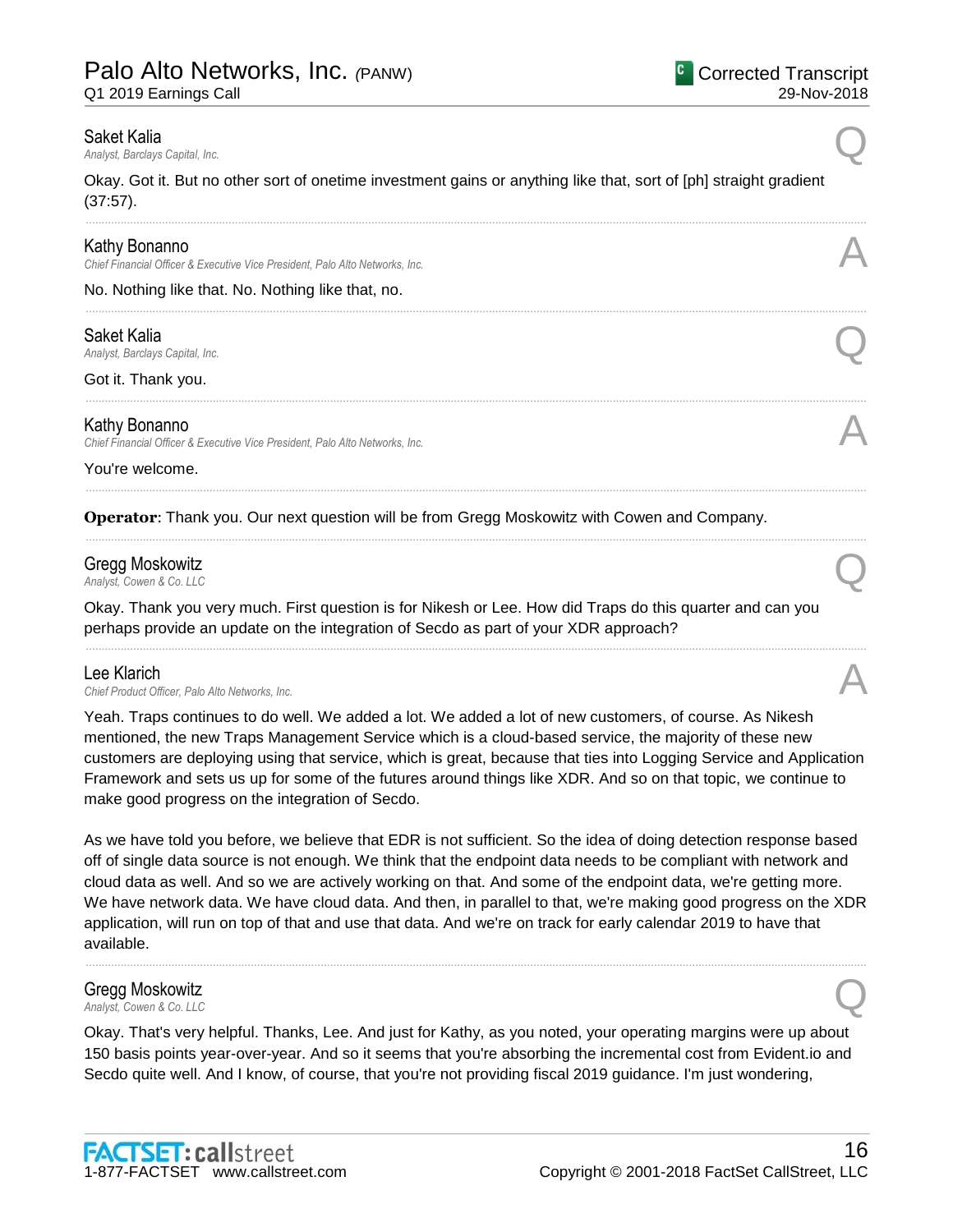though, if there are any unusually high investments that you're targeting at this time over the balance of the year, whether it be the [ph] K2 (40:01) launch or anything else. ......................................................................................................................................................................................................................................................

# Kathy Bonanno

*Chief Financial Officer & Executive Vice President, Palo Alto Networks, Inc.* A

Yeah. We're providing guidance, obviously, one quarter at a time, as you mentioned. We did reference the \$10 million to \$15 million investment in M&A in Q2 in our modeling point. And aside from that, there's really nothing significant for us to report at this time.

......................................................................................................................................................................................................................................................

......................................................................................................................................................................................................................................................

......................................................................................................................................................................................................................................................

......................................................................................................................................................................................................................................................

# Gregg Moskowitz *Analyst, Cowen & Co. LLC*<br>Analyst, Cowen & Co. LLC

Okay. Thank you very much.

**Operator**: Thank you. Our next question will be from Jonathan Ho with William Blair.

# Jonathan F. Ho

**Jonathan F. Ho**<br>Analyst, William Blair & Co. LLC

Hi. Can you hear me?

# Nikesh Arora

*Chairman & Chief Executive Officer, Palo Alto Networks, Inc.* A

Yes.

**Jonathan F. Ho**<br>Analyst. William Blair & Co. LLC **Jonathan F. Ho**<br>Analyst, William Blair & Co. LLC

Fantastic. So just wanted to start out with the reference that you made to the speedboats. Can you maybe give us a sense of what this entails? And maybe contrast that with your traditional approach? ......................................................................................................................................................................................................................................................

......................................................................................................................................................................................................................................................

# Nikesh Arora

*Chairman & Chief Executive Officer, Palo Alto Networks, Inc.* A

Yeah, look. What happens when you have very successful large teams selling a large amount of revenue and you start a new product initiative, typically, some of those efforts get buried across a very large sort of team of functional organization. So what we've done is we've taken all the people who are focused on some of our newer product areas, put them on the same floor, go ahead and take them across functions and effectively created two leaders, one on the product side, one on the go-to-market side.

And they have carte blanche to move as fast as they'd like to move within certain guide rails. And this has really increased our agility and our speed both in terms of deployment of product but also decisions that they need to make on a customer-by-customer basis and from a go-to-market perspective.

And the early results are promising. On our cloud security space, it has really helped us. For example, the cloud security team is run by Varun Badhwar, who we brought on board as part of the RedLock acquisition. He's a CEO there. He's very excited. He's very motivated to keep driving the product strategy. And Dean Darwin, who is a longstanding member of the Palo Alto Networks go-to-market and business team, they're both partnering really well. Dean brings the capability to be able to deploy that product across our very large sales force that's just globally distributed.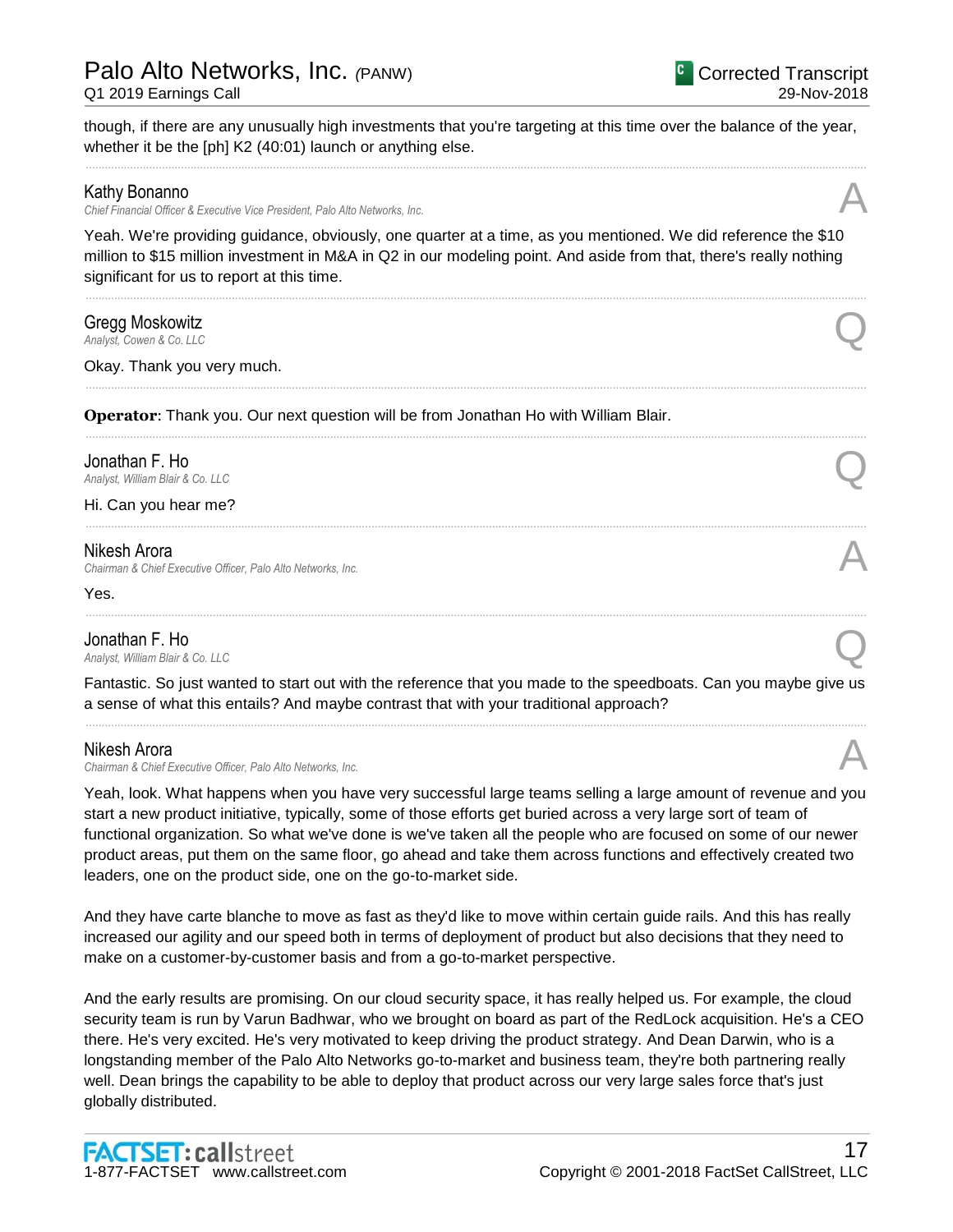Varun doesn't have to worry about that. Varun has to worry about continuing to build a market-leading product and going in partnership with Dean and making sure that some of our best customers sign up for the product.

So that's kind of like the model behind it. It's working really well so far for one of the product areas. We're working on carving out the next set of product areas. So we are almost onto our second, where we'll be able to carve out a team, which is going to focus on GPCS and Aperture as our second speedboat. I'm really excited about being able to do that, which will be driven by Adam [Geller] on our product side and René [Bonvanie], our CMO. So just trying to create speed and agility on the speedboat front.

......................................................................................................................................................................................................................................................

#### Jonathan F. Ho

**Jonathan F. Ho**<br>Analyst, William Blair & Co. LLC

Got it. That's helpful. Just wanted to also follow up on some of the newer developments with AWS and maybe your early thoughts in terms of what outposts and some of the newer impacts could have on the business.

......................................................................................................................................................................................................................................................

#### Nikesh Arora

*Chairman & Chief Executive Officer, Palo Alto Networks, Inc.* A

Look, the good thing is that what AWS – and not just AWS, GCP, VMware [ph] and other, RAND (43:00) or Azure, all of them are trying to encourage customers to think hard about the cloud and get out of this model of, let me control my destiny by having my own data center. They're trying to convince people that we all need to go to the cloud.

Now, as people are going to the cloud, they're realizing that, yes, the cloud is a fantastic platform. It gives you low latency. It allows you availability, allows you to go scale globally very rapidly.

But it's very hard to think about cybersecurity in that context. And there's a whole set of conversation that come up about my data integrity, how do I move my security posture from my existing platforms to the future?

And that's where we think none of these cloud transitions are going to happen in a meaningful way unless customers are able to think about there's a secure transition. So our job is to make sure that we partner with our enterprise customers today and help them, the journey, as they make this cloud journey and transition. And there is a debate whether people are going to use AWS native security or GCP native security, or is there room for somebody like us.

And answer is yes, there is, because there is no – there is very few – no is never a good answer. But there's very few dedicated single cloud-only customers out there. Most customers are either hybrid customers. Most customers are multi-cloud customers. In which case, you need an independent cloud security partner who can help you across this myriad of platforms, because it's very hard for one native cloud provider to produce a multicloud hybrid and public cloud environment security provider.

So we believe that this is a huge space. We believe it behooves both us and AWS and GCP and Azure to partner in this journey, because it's beneficial for them and beneficial for us.

And honestly, like, security is a 2% or 2.5% spend across a cloud transition, maybe 3%. So they're not going to go try and compete with us in that 3% to 4% spend. I know I went from 2.5% to 4%, but it depends on the customer. I'd like it to be more, but it depends on the customer. So we think there's going to be – there is enough room for a partnership in this space.

......................................................................................................................................................................................................................................................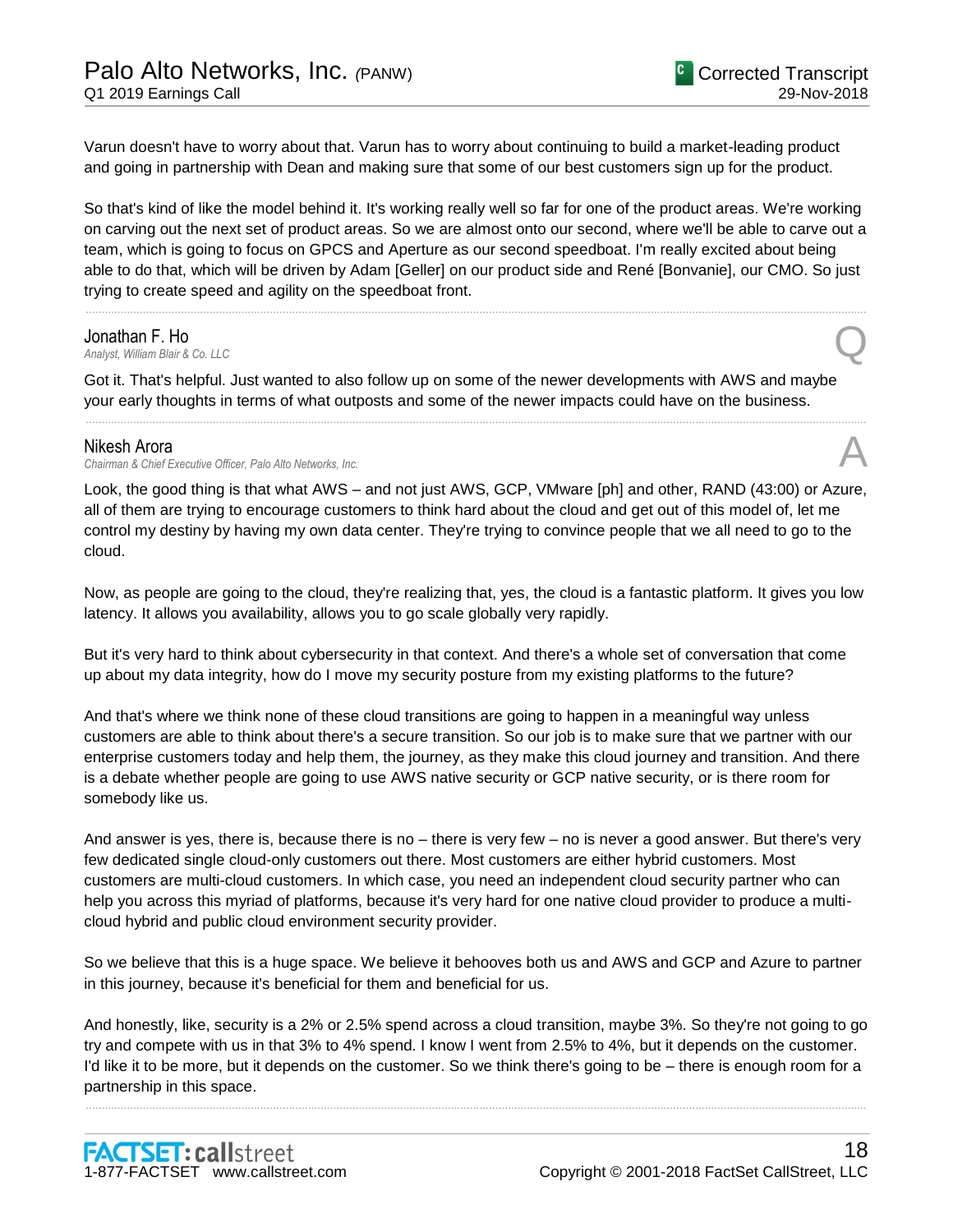**Jonathan F. Ho**<br>Analyst, William Blair & Co. LLC **Jonathan F. Ho**<br>Analyst, William Blair & Co. LLC

Fantastic. Thank you.

**Operator**: Thank you. Our next question will be from Patrick Colville with Arete.

# Patrick E. Colville<br>Analyst, Arete Research Services LLP **Patrick E. Colville**<br>Analyst, Arete Research Services LLP

Thanks for taking my question. Can I ask about just core next generation firewall? What continues to differentiate you guys? Because you guys are crushing it and doing a great job. And just from your perspective, what continues to differentiate Palo Alto versus the competition to produce these results?

......................................................................................................................................................................................................................................................

......................................................................................................................................................................................................................................................

......................................................................................................................................................................................................................................................

#### Nikesh Arora

*Chairman & Chief Executive Officer, Palo Alto Networks, Inc.* A

Look, in my six months that I've spent talking to customers and traveling around the world, trying to understand both why are customers buying us and what's differentiated in our product, I have to say at least the feedback I get from our customers is that there is a very clear differentiation around security.

Palo Alto Networks firewalls were built with security first in mind, and that's why, you heard us launch the service provider [ph] K2 Series (46:04) just now, because they balance both the throughput need to service providers as well as this high security requirements of 5G and IoT.

So we are a security-first sort of firewall, and that resonates with all of our customers. It's kind of the right time in the journey, because early cloud migrations or early data center migrations were a lot about moving your data there, now it's a lot about opening up the Internet. The moment people start opening up ingresses and egresses to the Internet in a large scale basis, you open the door for cybersecurity attacks or cyberattacks across your infrastructure.

At that point in time, every CIO, every CISO is concerned about making sure that their environment is protected. So security is becoming a more and more relevant topic on the agenda of CISO, CEOs and CIOs. And they turn around and say, do we have good security or not? And that's not a price-sensitive conversation. It's a securitysensitive conversation.

So from that perspective, I think, I can't take credit for this. This is the team here and the prior management, they did a phenomenal job in making sure we have people around the world, we have customers, we have gone ahead and worked with these customers all year. Some of the deals come into fruition now. The deals teams have been working on for 12 months, 18 months, 24 months. So this is a journey that has been started a while ago and it's a security-focused journey. And it is a product that is clearly differentiated in the marketplace, [ph] and we both, (47:27) given the more sensitivity around security, we will continue to take market share.

......................................................................................................................................................................................................................................................

# Patrick E. Colville

**Patrick E. Colville**<br> *Analyst, Arete Research Services LLP* 

Got it. Got it. And can I ask in my follow-up another high-level question like that? So there's some investors are skeptical that an appliance company can transition to be more of a software company over time because history in technology over the last 30 years shows us that that can be quite difficult. Clearly, the numbers you guys are putting out in unattached subscriptions are very healthy with the growth momentum being very strong.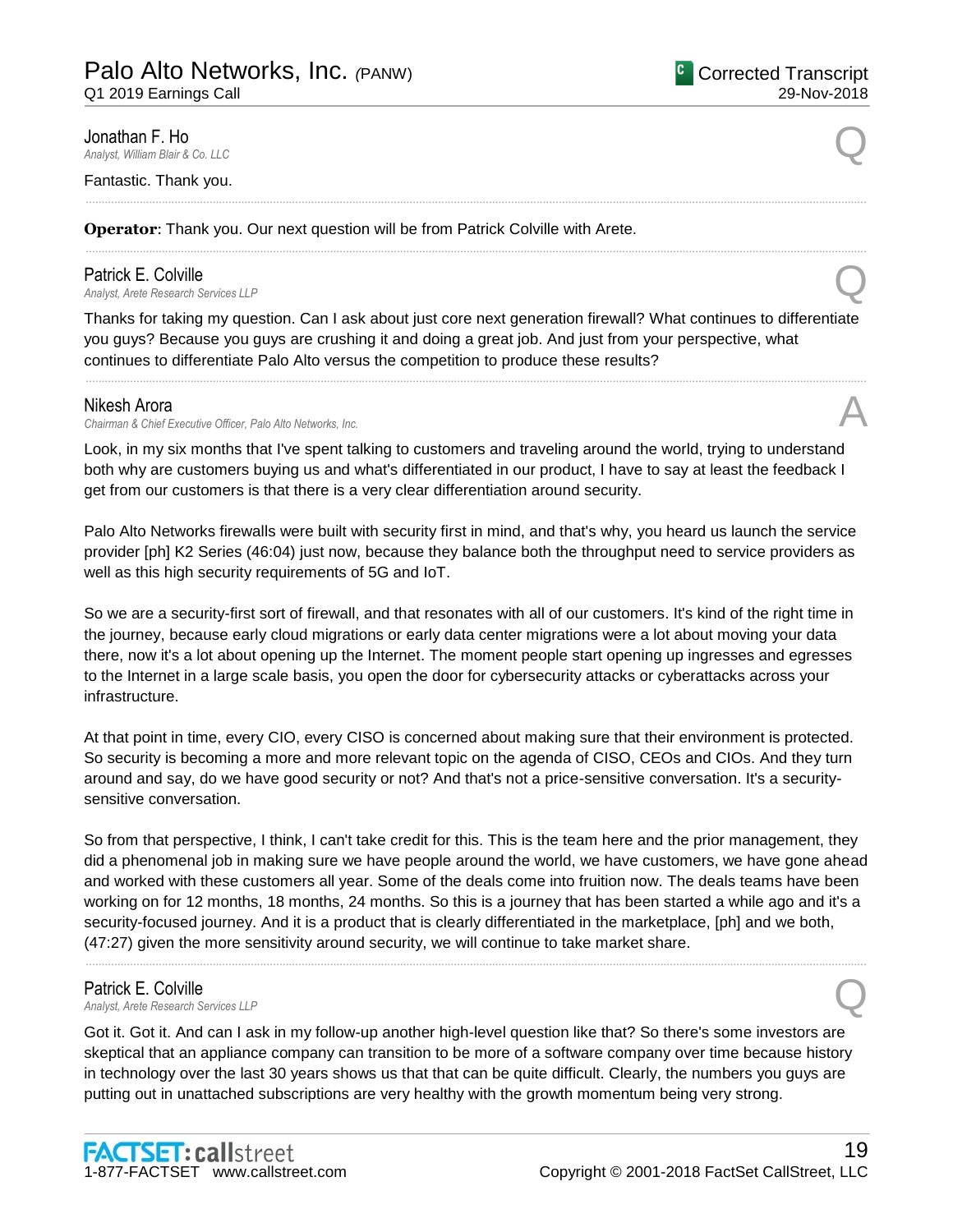So the indicators for now that this transition is happening very effectively. But what gives you confidence that that can continue and that you guys can continue pivoting away from product and more towards subs? ......................................................................................................................................................................................................................................................

#### Nikesh Arora

*Chairman & Chief Executive Officer, Palo Alto Networks, Inc.* A

Look, I think whilst we look at it from an industry transition perspective, because some of us analyzed the industry and look at it from afar, if you ask the customer, for them it is a continuous spectrum. They see it as a continuous journey and they want to be able to take their existing partner with them through the journey. Because security is kind of a thing where your customers have to believe and trust in you that you are going to protect them.

We have many instances, many, many, many instances happen on a daily basis where the customers, we understand, reach us, they call us, we work with them, we show them how to protect themselves, we show them how to improve their security posture. So we built trust and reliability with over 50,000 customers around the world. And I think as we come out with new products, would a customer rather buy the next generation product from a small start-up of 40 people, or would they rather have the capability of a team that has been working with them for three to five years helping their security posture? We believe the latter. Look, I am sitting in the pit, working with the team for the last six months, 12-hour days, working hard on every product, every part of the transition. I'm convinced we can make the transition. So and as far as the skeptical investors, it's for us to know and for them to find out. By the time they find out, it will be too late.

......................................................................................................................................................................................................................................................

......................................................................................................................................................................................................................................................

......................................................................................................................................................................................................................................................

......................................................................................................................................................................................................................................................

# Patrick E. Colville

**Patrick E. Colville**<br> *Analyst, Arete Research Services LLP* 

Good stuff. Yeah. Good job. Keep it up. Thanks very much.

# Nikesh Arora

*Chairman & Chief Executive Officer, Palo Alto Networks, Inc.* A

Thanks.

**Operator**: Thank you. Our next question will be from Gabriela Borges with Goldman Sachs.

#### Gabriela Borges

**Gabriela Borges**<br>Analyst, Goldman Sachs & Co. LLC

Good afternoon. Thanks for taking my question. I was hoping you could characterize for us the level of sophistication, education that you're seeing around cloud security awareness from your customers. At this stage, how much of it is a push from Palo Alto where you really need to educate around the virtual firewall and GlobalProtect and Aperture and some of the cloud products that you have versus customers maybe reaching a consensus and realizing that in order to be secure in the cloud, they need more Palo Alto products? Thanks.

......................................................................................................................................................................................................................................................

# Nikesh Arora

*Chairman & Chief Executive Officer, Palo Alto Networks, Inc.* A

Thanks, Gabriela. That's a brilliant question because when we did the acquisition of RedLock and we looked at what we have at Evident, I realized we have an awareness problem. Many of the existing customers of AWS, GCP or Azure don't know what they need. And part of the effort in the last even few weeks and going forward has been to get in front of our customers, demonstrate the product to them, and it's about them saying, oh my god, yes, I do need this.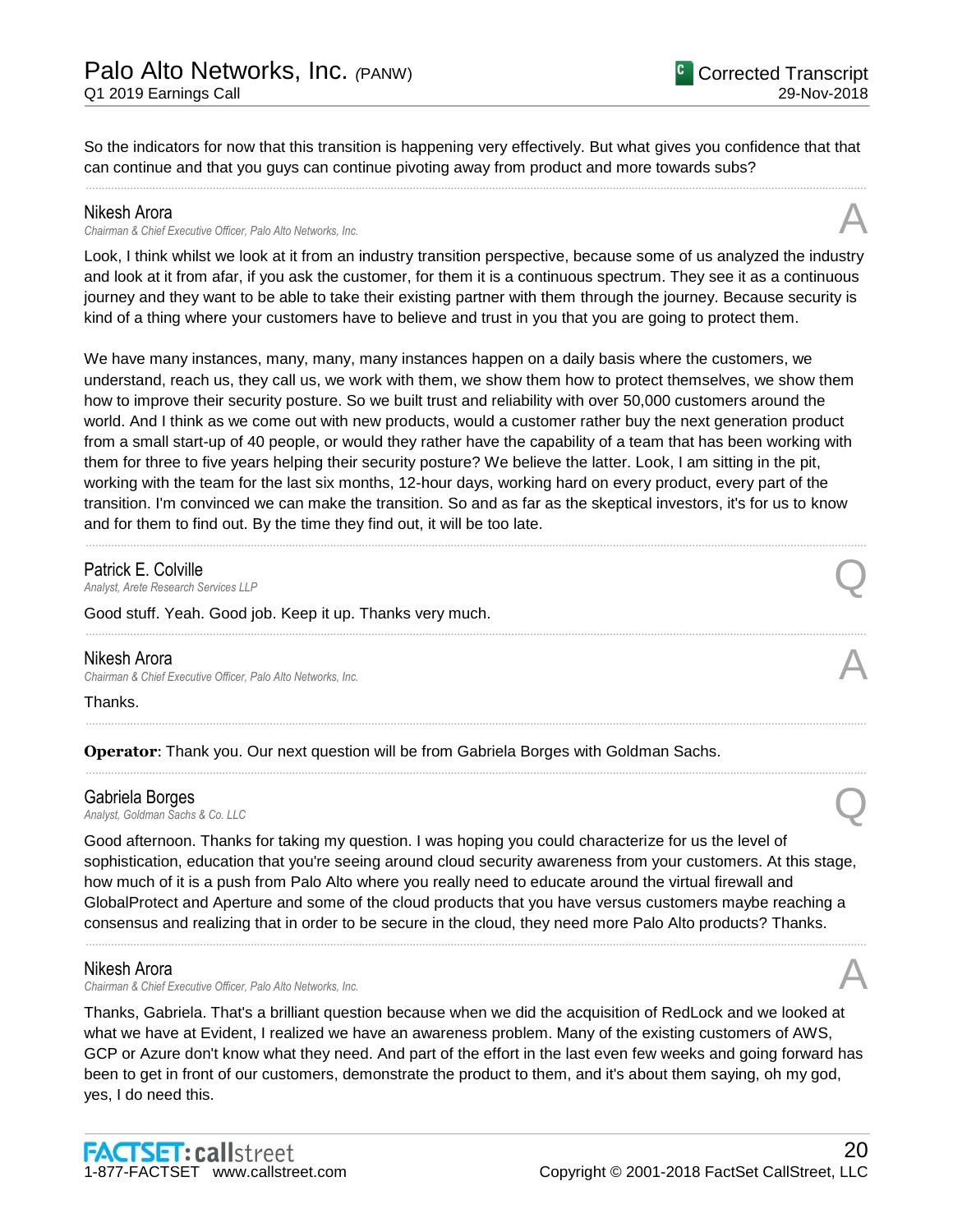So you're right. There is not a flash realization across the space that we need this security, because these things are moving from the dev-ops team upwards into the enterprise. So there's a lot of awareness and education that is required. And hence, we are stepping up our efforts to do that education, to do the partnerships, to create the awareness. But we also believe, like I said earlier, we are the only player right now with a product of this

Corrected Transcript

29-Nov-2018

**Gabriela Borges**<br>Analyst, Goldman Sachs & Co. LLC **Gabriela Borges**<br>Analyst, Goldman Sachs & Co. LLC

That's helpful. Thank you. And the follow-up is not specifically on the PA-7000 Series refresh. But I do want to ask how you're thinking about the cadence of appliance introductions at a higher level. If I think back to 2017, there were a number of product introductions on the appliance side. So just maybe some high-level thoughts on how you think about those introductions going forward and how much more [ph] flow (51:23) plays into that if at all. Thanks.

......................................................................................................................................................................................................................................................

......................................................................................................................................................................................................................................................

......................................................................................................................................................................................................................................................

......................................................................................................................................................................................................................................................

#### David M. Peranich

*Executive Vice President, Worldwide Sales, Palo Alto Networks, Inc.* A

I'm sorry. Can you clarify your question? Appliance what?

#### Gabriela Borges

**Gabriela Borges**<br>Analyst, Goldman Sachs & Co. LLC

How are you thinking about the cadence of new appliance introductions at a higher level?

sophistication and we intend not to lose the sophistication and leadership of this product.

#### David M. Peranich

*Executive Vice President, Worldwide Sales, Palo Alto Networks, Inc.* 

Yeah, got it. Yeah, yeah, got it. So thank you. Look, our desire as we build our hardware roadmaps and overall strategy is, our large enterprise customers, or service provider customers in general they do not want to see hardware technology change too fast, because that necessitates the need for them to then go through and do a whole bunch of work to swap out old hardware for new hardware and things like that.

And on the flip side, of course, we want to stay very up-to-date on the latest and greatest technology in order to be able to provide the best products. So we're always balancing between those two aspects. And there is no single answer to it. It's just always looking for where the big technology inflections are on the hardware side and then looking at how we can slot those into a development schedule that makes a lot of sense to both us and our customers. What you've seen us do over the last couple of years is obviously introduce a number of new hardware platforms that have been very well received. And then where we need to, we'll continue that process of bringing to market new hardware technologies where we get a lot of bang for the buck and really help our customers.

......................................................................................................................................................................................................................................................

......................................................................................................................................................................................................................................................

......................................................................................................................................................................................................................................................

# Gabriela Borges **Gabriela Borges**<br>Analyst, Goldman Sachs & Co. LLC

I appreciate the color.

**Operator**: Thank you. Our next question will be from Erik Suppiger with JMP Securities.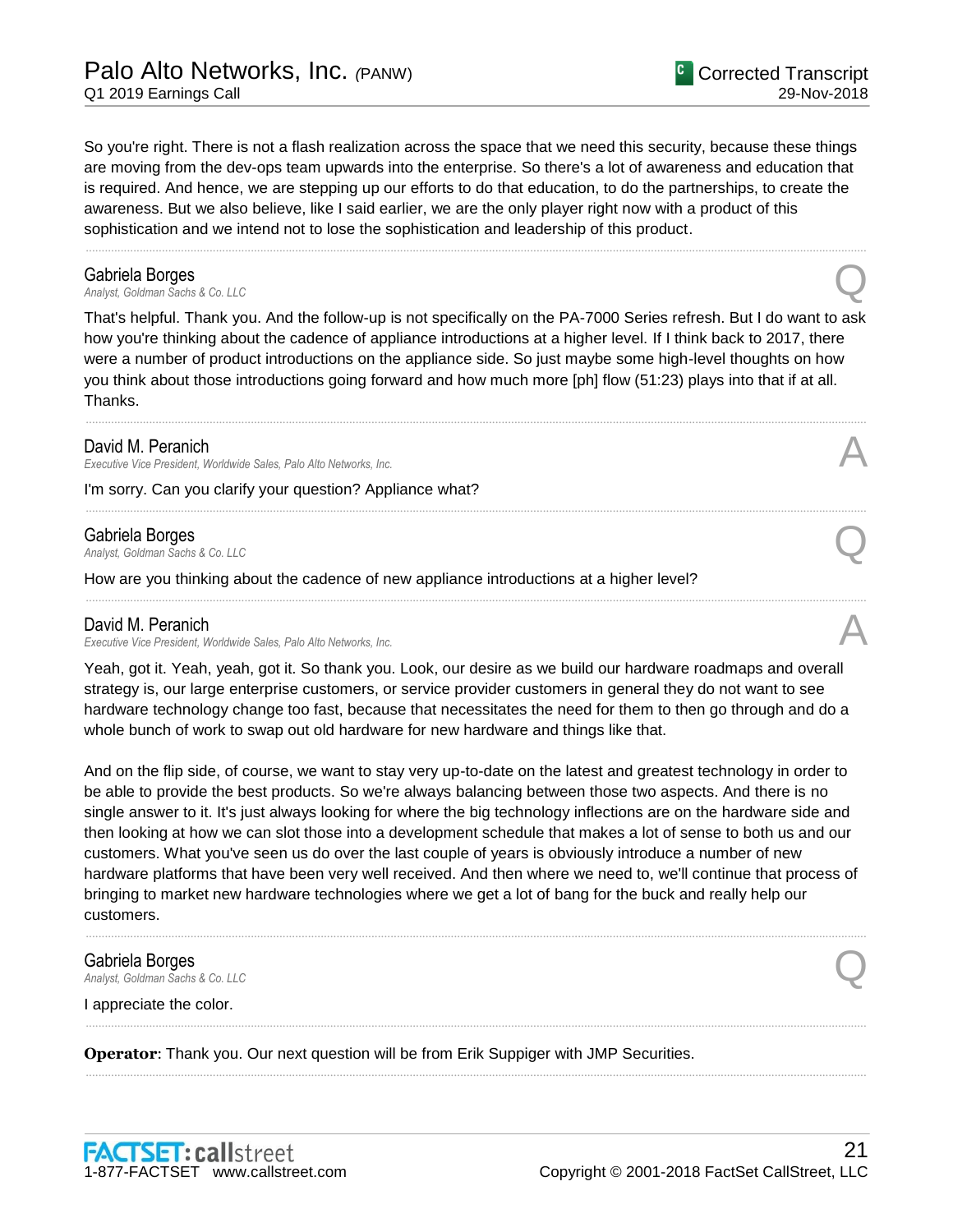**Erik Suppiger**<br>Analyst, JMP Securities LLC *Analyst, JMP Securities LLC* Q

Yeah. Thanks for taking the question. Two questions. One, Nikesh, how do you feel your channel is currently prepared for moving into the cloud? What kind of evolution do you need to see from your channel partners? And then secondly, on the service provider front, one of your competitors does a lot of development with the hardware with ASICs. Is that something that you would consider in order to achieve the performance that you need to meet service provider requirements for 5G?

| Nikesh Arora<br>Chairman & Chief Executive Officer, Palo Alto Networks, Inc.                  |  |
|-----------------------------------------------------------------------------------------------|--|
| So thanks for the question. I think - look, the channel                                       |  |
| Kathy Bonanno<br>Chief Financial Officer & Executive Vice President, Palo Alto Networks, Inc. |  |
| Can you hit the mute?                                                                         |  |
| Nikesh Arora<br>Chairman & Chief Executive Officer, Palo Alto Networks, Inc.                  |  |
| Do you mind going on mute, Erik?                                                              |  |
| Erik Suppiger<br>Analyst, JMP Securities LLC                                                  |  |
| Okay.                                                                                         |  |
| Nikesh Arora<br>Chairman & Chief Executive Officer, Palo Alto Networks, Inc.                  |  |
| Thank you. Sorry.                                                                             |  |
| Kathy Bonanno<br>Chief Financial Officer & Executive Vice President, Palo Alto Networks, Inc. |  |
| Hey, Erik.                                                                                    |  |
| Nikesh Arora<br>Chairman & Chief Executive Officer, Palo Alto Networks, Inc.                  |  |
| We're getting a lot of feedback, so                                                           |  |
| Kathy Bonanno                                                                                 |  |
| Chief Financial Officer & Executive Vice President, Palo Alto Networks, Inc.<br>There we go.  |  |
| Nikesh Arora                                                                                  |  |
| Chairman & Chief Executive Officer, Palo Alto Networks, Inc.                                  |  |

Perfect. Thank you. Erik, from a channel perspective, look, the channel is not one entity. Channel is very large set of partners where we have people who are very cloud-savvy and very cloud-ready and we have people who are going through their own journey of transitioning to the cloud, because they've been very hardware-centric. So they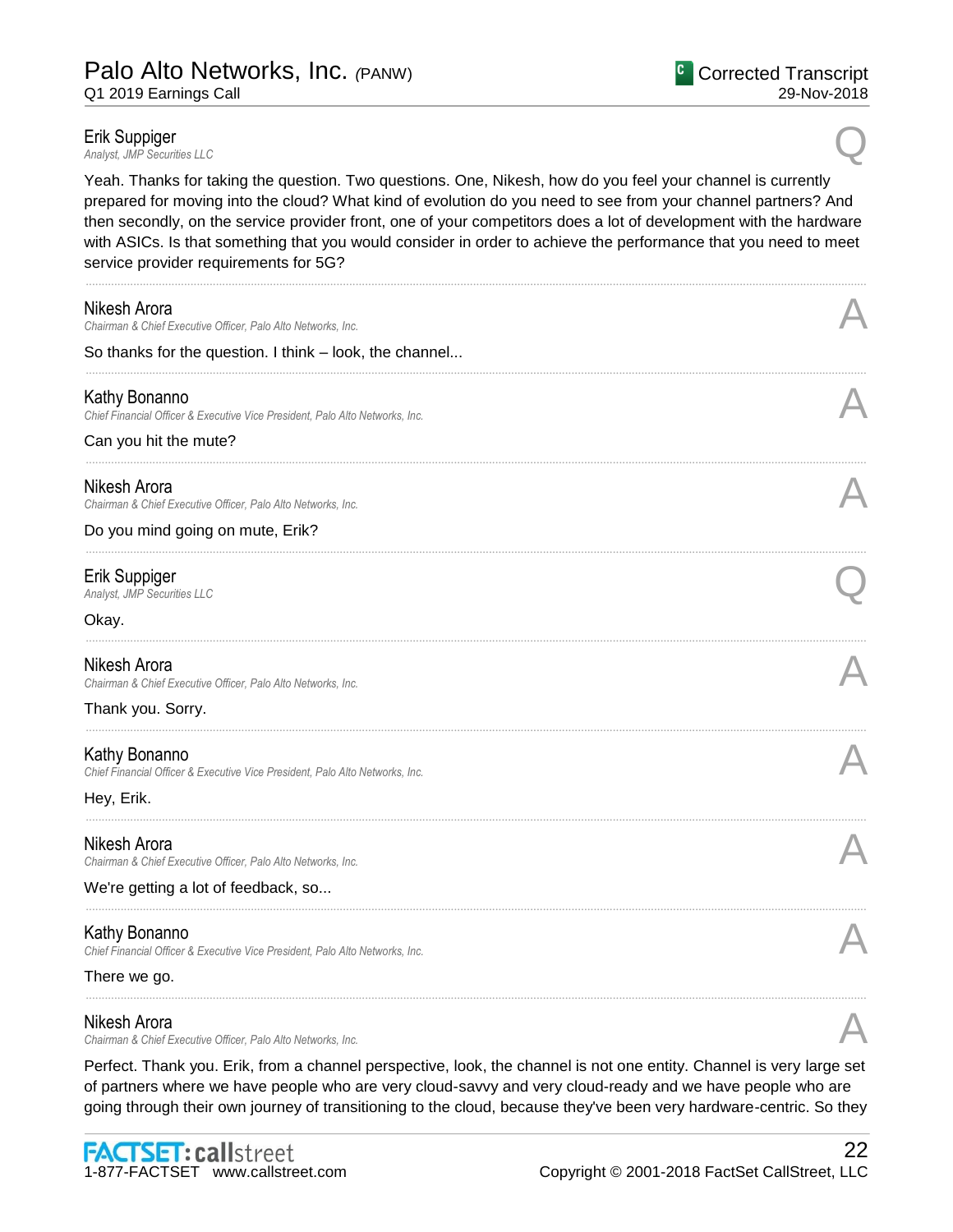# Palo Alto Networks, Inc. *(*PANW) Q1 2019 Earnings Call

come in different shapes and sizes. We're very excited about the partners who are stepping up and creating the cloud education focus within their own teams to be able a part of this journey.

There are some others who are called BICs, [ph] have one (54:32) called Born in the Cloud. So they are people who are focused exclusively on the SaaS space and working with us and other players in the SaaS space. So there is a transition going on in the channel as much as there is a transition going on in our customer base. And the channel is getting ready to be able to provide these capabilities to our customers.

So we see a very, very sort of healthy partnership going forward with the channel where they're going to end up providing a lot of services to our customers, getting a lot of education and awareness. Now the question Gabriela asked about how do we create the awareness across 50,000-plus customers of public cloud companies and get them to see our product? Can't do it alone with our smaller team on that scale. We're going to have to leverage a large distribution network, which is in place, which is service provider network. So I think that's kind of the answer for the first part of your question.

And as it relates to the ASICs and the throughput part, look, we believe in the [ph] K2 Series (55:25) product. We are going to match the price performance of everybody else out there from a throughput perspective. And we believe we're going to be industry-leading in security, in fact, the only ones in the industry who can deliver the security requirements for 5G and IoT. So we feel very comfortable with the new [ph] K2 (55:44) product.

As I said very early, their sales cycle in SP are long. But as we've announced this today, we're going to be launching efforts throughout our teams and our go-to-market teams to start approaching some of the largest service providers around the world. We're working with them to make sure they understand the capabilities of the effect of the next generation firewalls now and make sure that they keep us in consideration as they go towards their own journey of going to 5G and IoT.

......................................................................................................................................................................................................................................................

......................................................................................................................................................................................................................................................

**Operator**: Thank you. Our next question will be from Catharine Trebnick with Dougherty.

# Catharine Trebnick<br>Analyst, Dougherty & Co. LLC **Catharine Trebnick**<br>Analyst, Dougherty & Co. LLC

Oh, thanks for taking my question. Brilliant quarter. Did you provide the number of customers you added during the quarter? That's my first question.

......................................................................................................................................................................................................................................................

......................................................................................................................................................................................................................................................

#### Kathy Bonanno

*Chief Financial Officer & Executive Vice President, Palo Alto Networks, Inc.* A

Yeah. We didn't talk about it in the prepared remarks, but we added over 2,500 customers this quarter.

# Catharine Trebnick **Catharine Trebnick**<br>Analyst, Dougherty & Co. LLC

All right. Thanks. And any particular service that stood out in driving your subscription services? Was there one that was stronger than the other during the quarter? And then any that underperformed? Thanks.

......................................................................................................................................................................................................................................................

#### Kathy Bonanno

*Chief Financial Officer & Executive Vice President, Palo Alto Networks, Inc.* A

Yeah, no, we had nice performance across our subscription portfolio. And obviously, we're very happy with the growth we saw there.

......................................................................................................................................................................................................................................................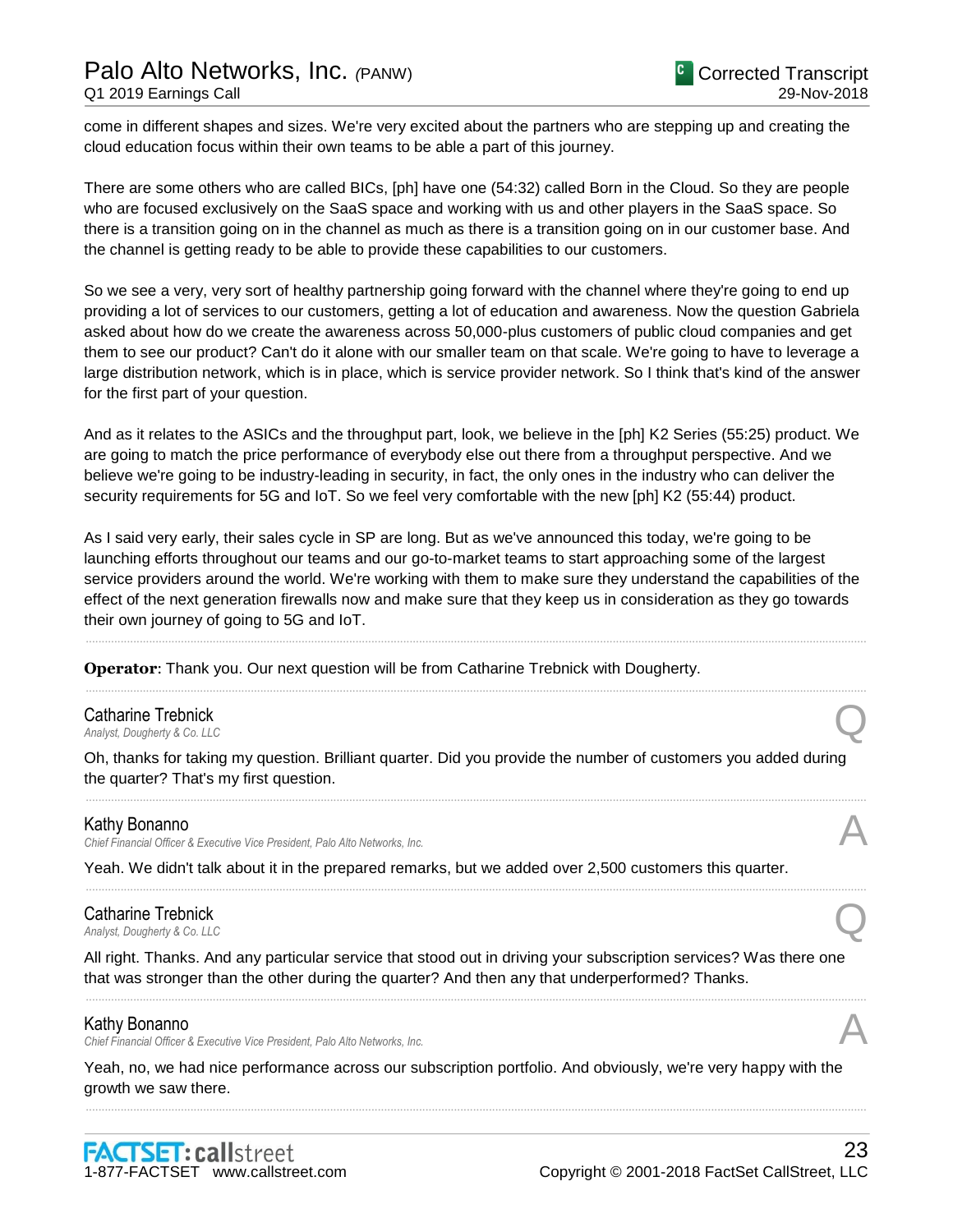Q1 2019 Earnings Call

# **Catharine Trebnick**<br>Analyst, Dougherty & Co. LLC **Catharine Trebnick**<br>Analyst, Dougherty & Co. LLC

So none of them underperformed, like Aperture, AutoFocus? I'm just trying to quantify.

### Kathy Bonanno

*Chief Financial Officer & Executive Vice President, Palo Alto Networks, Inc.* A

Yeah, no, we will break out – yeah, we break out more details from time to time, but we haven't provided details by product as to how each one grew.

......................................................................................................................................................................................................................................................

......................................................................................................................................................................................................................................................

......................................................................................................................................................................................................................................................

......................................................................................................................................................................................................................................................

# **Catharine Trebnick**<br>Analyst, Dougherty & Co. LLC **Catharine Trebnick**<br>Analyst, Dougherty & Co. LLC

All right. Thanks. Keep up the good work.

### Kathy Bonanno

*Chief Financial Officer & Executive Vice President, Palo Alto Networks, Inc.* A

Thank you very much.

**Operator:** Thank you. I'd now like to turn the call back over to Nikesh for closing remarks.

# Nikesh Arora

*Chairman & Chief Executive Officer, Palo Alto Networks, Inc.*

Yes. Well, thank you, operator. Look, in closing, I'd like to thank you for your interest in Palo Alto Networks. I also would like to thank once again our customers, our partners and our employees for the tremendous amount of effort they put in to making sure that we're able to deliver our results.

I've been reading many of your notes and I know that some of you are still anxious to understand me. So before I wish you a happy holiday, I wanted to send out this invite to all of you who would like to come meet me. We're going to try and schedule over the next three weeks for sell-side analysts to come visit. If you reach out to Amber and our Investor Relations team, she can schedule it. That way, hopefully next time around when I read your notes, you won't be as anxious about me. I'm anxious enough about myself. I don't need you to be more anxious about me.

So with that, thank you again for your interest in Palo Alto Networks and goodbye.

**Operator**: Thank you, ladies and gentlemen. This concludes today's teleconference. You may now disconnect.

......................................................................................................................................................................................................................................................